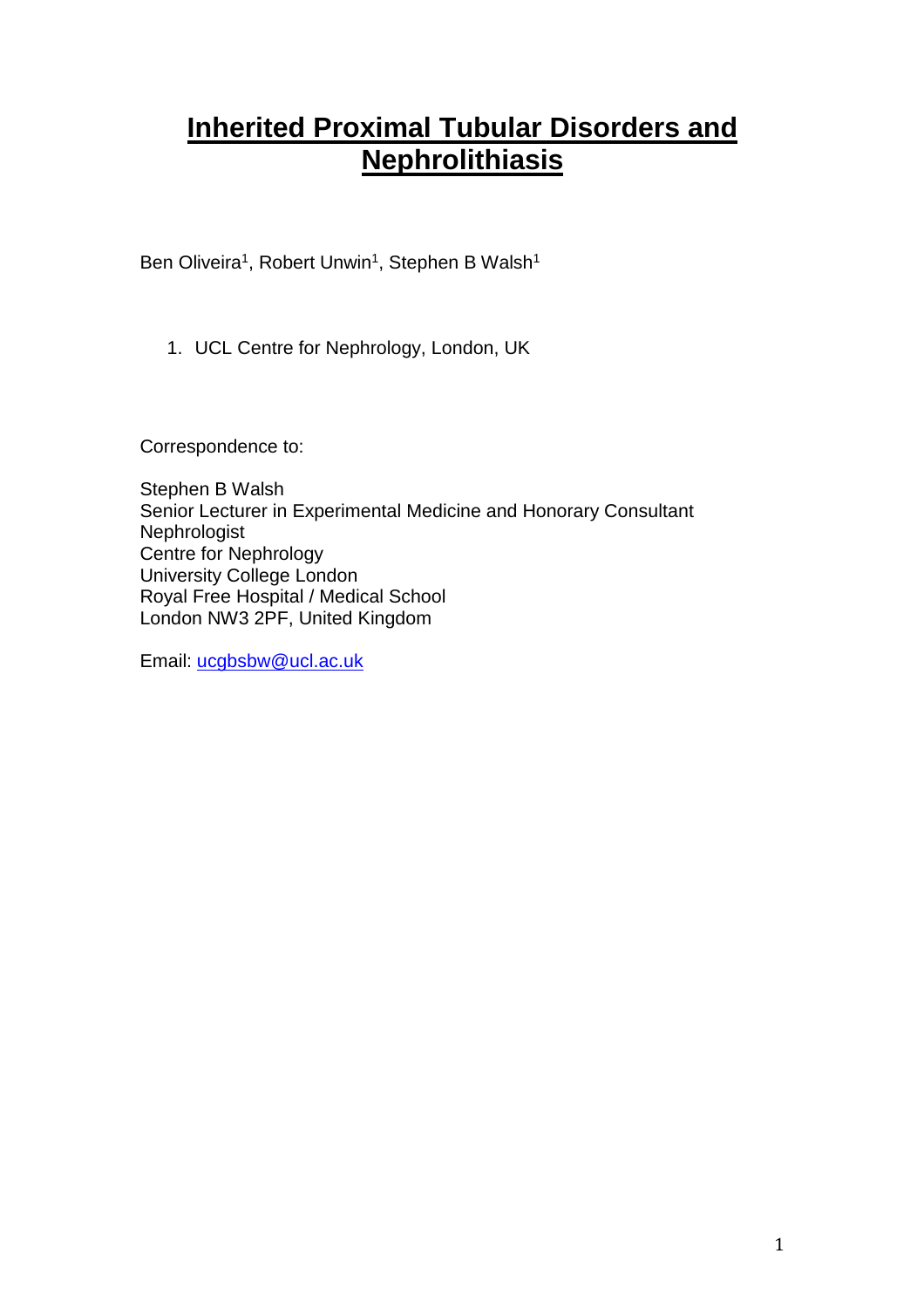# **Introduction**

Classically, the distal tubule is often linked to nephrolithiasis; however, several inherited proximal tubular disorders have also been associated with renal stone disease. While these conditions might be rare, they provide clues as to how the proximal tubule handles solutes involved in stone formation, and can also provide insights into the pathogenesis of more common forms of stone disease.

# **Overall Functions of the Proximal Tubule**

The proximal tubule is the workhorse of the human nephron responsible for claiming back the majority of the 160-170 litres of glomerular filtrate produced every day. Specifically 60-70% of filtered NaCl and water, and all of the NaHCO<sub>3</sub> is reabsorbed in this nephron segment<sup>1</sup>. It is also the site of reabsorption for glucose, amino acids and several important anions (including phosphate and citrate). The proximal tubule also has a metabolic function. It is responsible for both the 1-alpha hydroxylation of vitamin D to its active form and the inactivation of this hormone via the 24-hydroxylase reaction<sup>2</sup>. Of the solutes reclaimed in the proximal tubule, phosphate is the one of the most important in relation to risk of nephrolithiasis.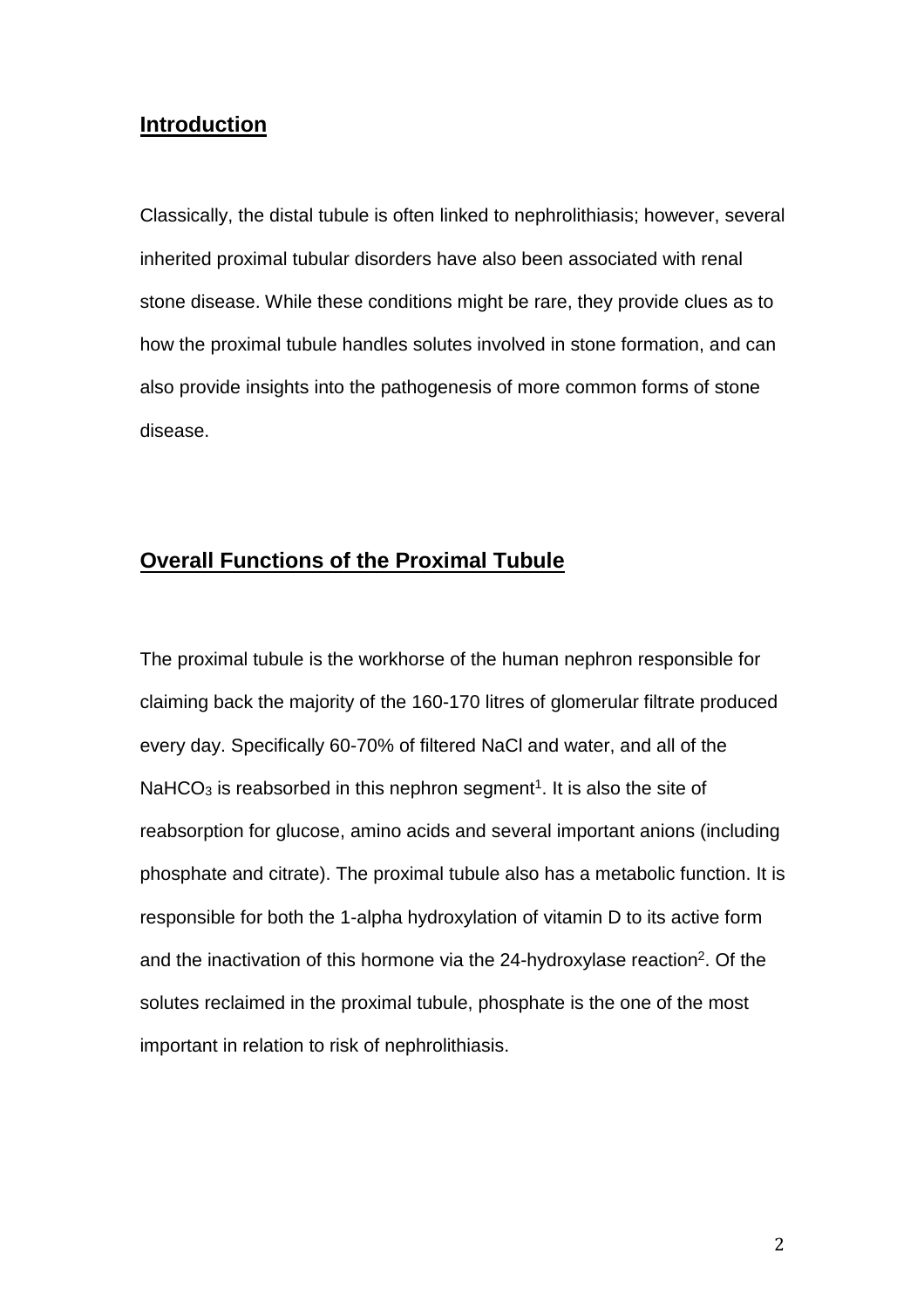#### **Phosphate & Calcium Homeostasis in the Proximal Tubule**

The proximal tubule is responsible for reclaiming about 80% of the filtered phosphate under normal physiological conditions. Two sodium dependent phosphate cotransporters of the *SCL34* solute carrier gene family carry out most of this<sup>3</sup> . The bulk (85%) is carried out by *SLC34A1* (NaPi-IIa). *SLC34A3* (NaPi-IIc) reabsorbs the remaining 15%<sup>3</sup> . *SCL34A2*, another member of this gene family, is mainly expressed in the small intestine.

Another family of sodium dependent phosphate transporters, designated *SLC20,* is also expressed in the proximal tubule; however, the overall contribution of these transporters to phosphate reclamation is likely to be small<sup>4</sup>. The entry of phosphate through these cotransporters is driven by the cotransport of sodium, the electrochemical gradient of which is established by the sodium/potassium ATPase located on the basolateral cell membrane<sup>5</sup>.

Expression of NaPi-IIa is at least partly regulated by parathyroid hormone (PTH). PTH binding to G-protein coupled type 1 PTH receptors (PTH1R) activates protein kinase A (PKA) via cAMP, and protein kinase C (PKC)6,7. Once activated, these kinases phosphorylate the PDZ domain of NHERF1<sup>8</sup>. NHERF1 anchors NaPi-Ila to the cytoskeleton, but releases it when phosphorylated, leaving NaPi-IIa free to be endocytosed; see figure 1<sup>9</sup>. The action of PTH, therefore, is to internalize NaPi-IIa, leading to phosphate wasting<sup>10,11</sup>. The other action of PTH in this segment is inhibition of the sodium proton exchanger isoform 3 (NHE3)<sup>12</sup>. This exchanger extrudes protons into the tubular lumen in exchange for the reabsorption of sodium. The combination of hydrogen ions with filtered bicarbonate allows for the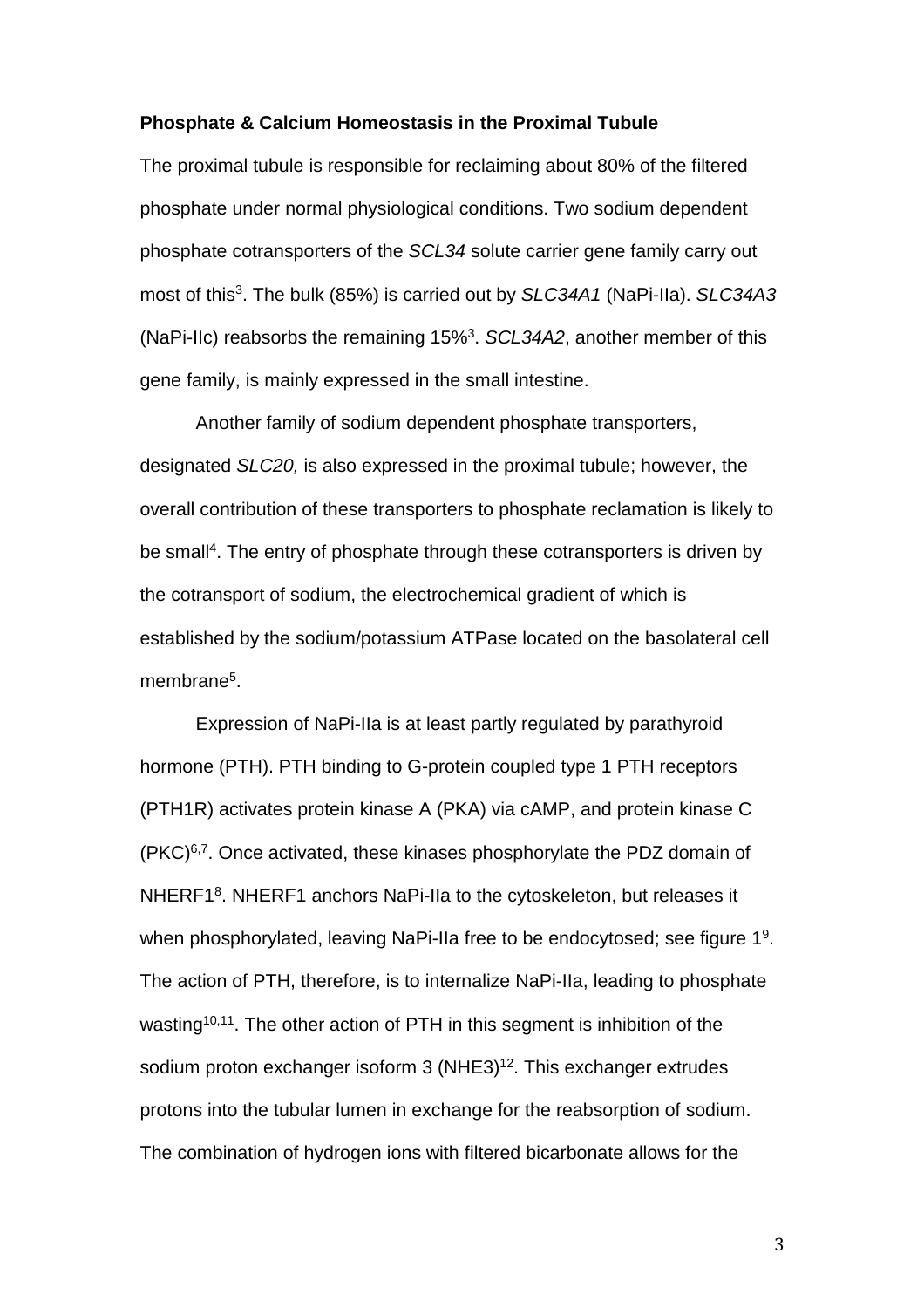effective reclamation of bicarbonate through passive diffusion of carbon dioxide across the tubular membrane. This exchanger also sets up a concentration gradient for the reabsorption of water molecules<sup>13</sup>. So, inhibition of NHE3 will lead to deceased sodium and water reabsorption and alkalisation of the tubular fluid. A result of this is to decrease calcium reabsorption. There are two mechanisms for this: firstly, paracellular calcium uptake in the proximal tubule appears to be coupled to sodium reabsorption; indeed, mice lacking NHE3 have an increased fractional excretion of calcium, despite elevated levels of activated vitamin  $D^{14,15,16}$ . Secondly, the actions of NHE3 are to acidify the urine, this not only creates more ionised calcium for absorption in more distal segments, but also potentially increases the activity of the calcium transporter TRPV5. So, the PTH mediated inhibition of NHE3 acts to decrease calcium reabsorption in the proximal tubule, the opposite of its overall effect on calcium excretion *in vivo*. Stimulation of the calcium sensing receptor (CaSR) in this nephron segment opposes the actions of PTH; it abolishes PTH mediated internalization of NaPi-IIa and stimulates NHE317,18. Stimulation of CaSR, therefore leads to increased phosphate, sodium and water reabsorption, and acidification of tubular fluid. The net result of this is an increase in proximal tubular calcium reabsorption. It should be noted that the presence of CaSR in the proximal nephron is controversial. While mRNA and immunolocalization studies had demonstrated CaSR expression throughout the nephron<sup>19,20</sup>, Loupy and coworkers reported expression confined to the thick ascending limb  $(TAL)^{21}$ . More recently, a comprehensive study has shown that although expression of the CaSR is highest in the TAL, there is expression elsewhere including the proximal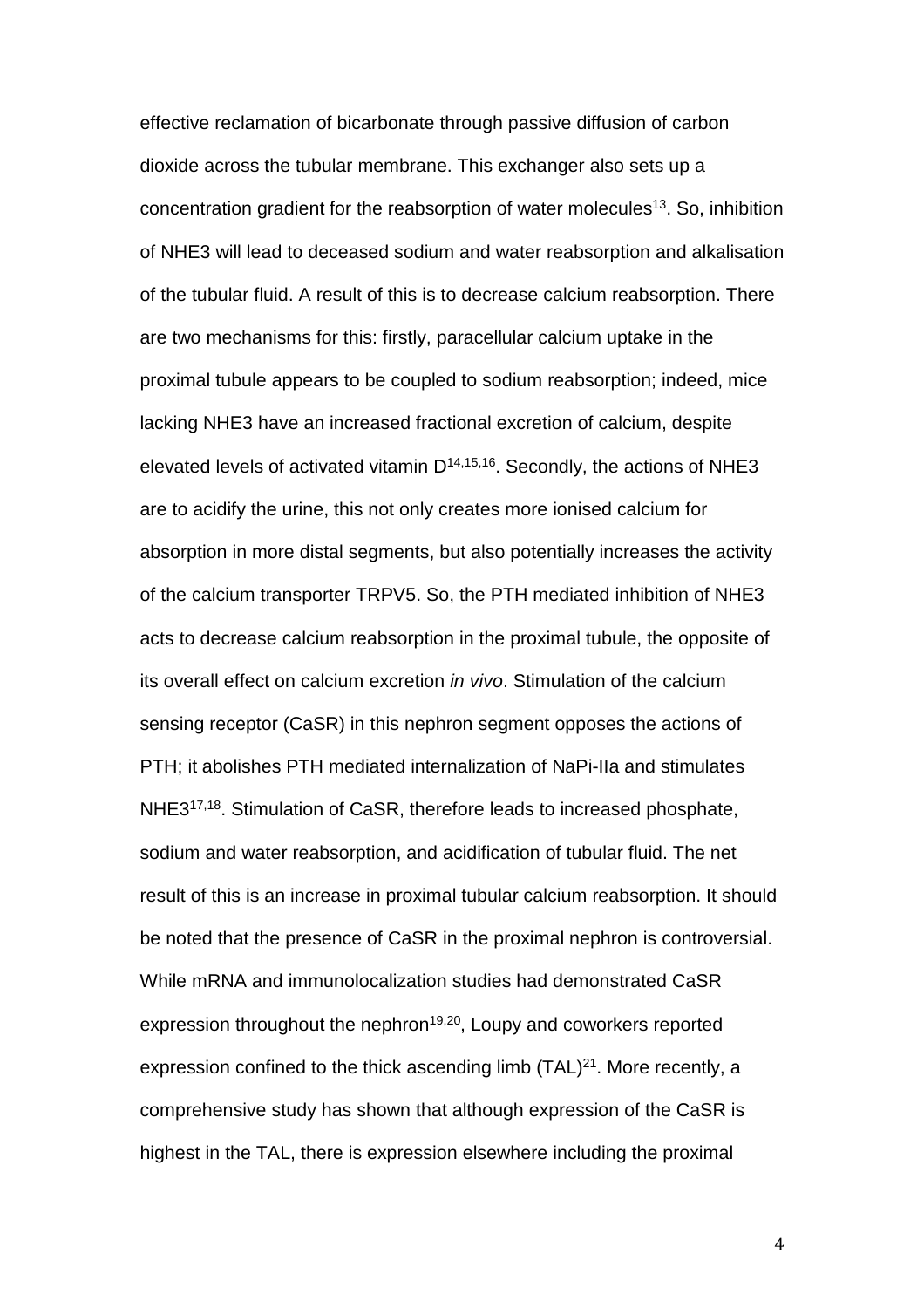tubule<sup>22</sup>. Interestingly, CaSR expression in the proximal tubule and collecting duct is on the apical membrane while in the TAL it is basolateral<sup>20</sup>. It has been proposed that proximal tubular CaSR serves to mitigate overall calcium excretion and reduce the risk of calcium salt precipitation. The CaSR in the proximal nephron may therefore serve a role in protecting the kidney against stone formation.

Another important regulator of proximal tubular phosphate reabsorption is Fibroblast Growth Factor-23 (FGF-23). FGF-23 binding to the FGF1c receptors leads to down regulation of both NaPi-IIa and IIc<sup>23</sup>. FGF-23 also leads to decreased levels of  $1,25(OH)_2D_3$  due to inhibition of one alpha hydroxylase activity<sup>24</sup>.

# **Phosphate & Calcium Transport & Nephrolithiasis**

#### *SLC34A1/***NaPi-IIa**

*SLC34A1* lies on chromosome 5q35 and consists of thirteen exons and twelve introns. SLC34A1 transports three sodium ions together with one divalent phosphate ion<sup>25,26</sup>. Bi-allelic mutations in this gene have been reported in an Palestinian family with hypophosphataemic rickets<sup>27</sup>. More recently, homozygous mutations have been found in a family with Idiopathic Infantile Hypercalciuria (IIH) that did not have a mutation in *CYP24A1*<sup>28</sup> . Secondary increases in vitamin D and hypercalciuria were also seen, as well as renal tract calcification. Neither of the two Palestinian cases had nephrolithiasis; the authors speculated that this was probably due nutritional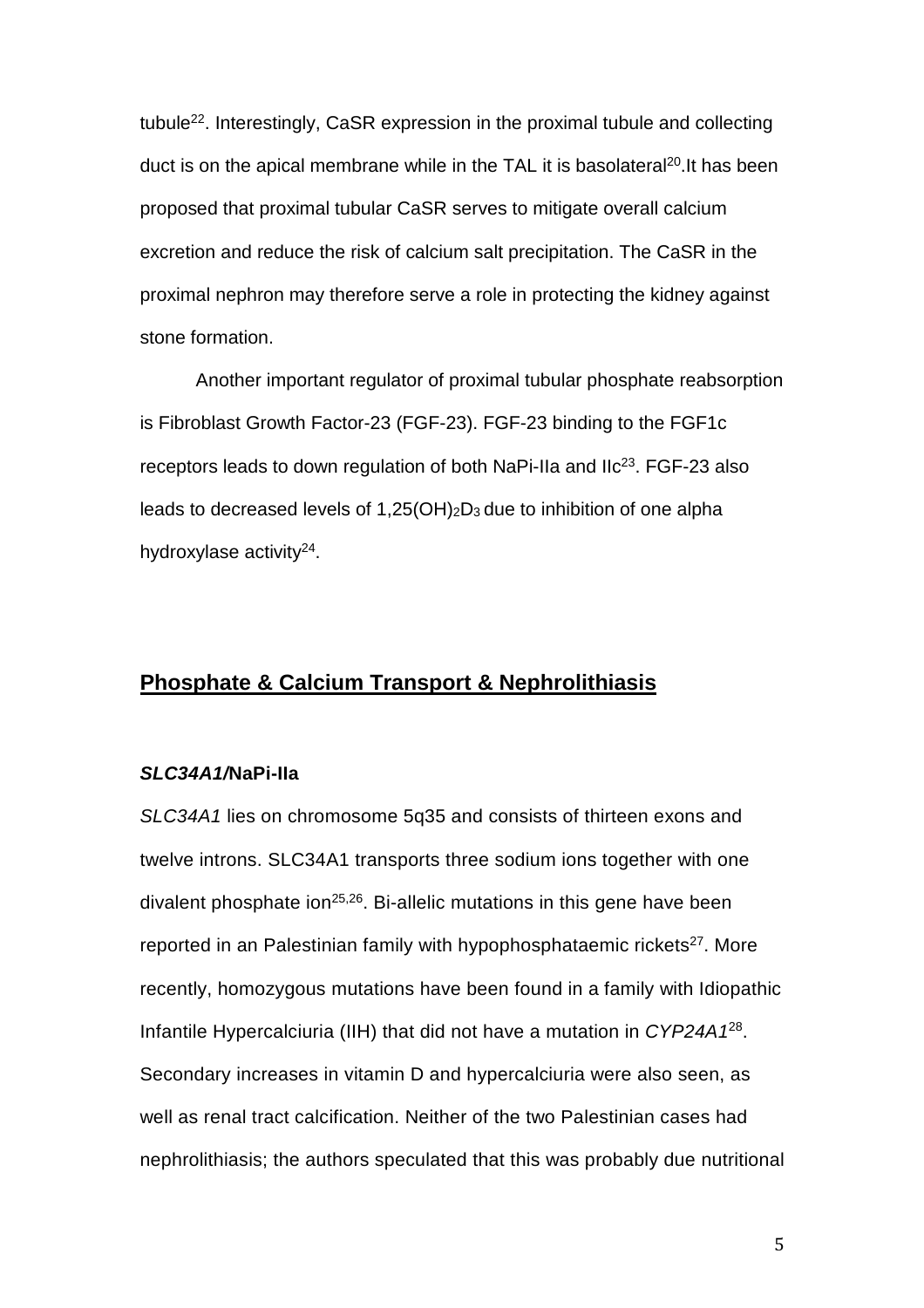vitamin D deficiency. In the absence of a nutritional defect phosphate wasting should lead to increased activation of vitamin D, leading to increased intestinal calcium absorption and hypercalciuria. The patients also had a generalised renal Fanconi type defect, leading to citrate wasting; this may also have protected them against stone formation. The mutation in this family was an in-frame inserted duplication in *SLC34A1* (p.I154 V160dup-NaPiIIa). The mutation leads to a trafficking defect and retention of the protein in the endoplasmic reticulum (ER). The same authors later speculated that disruption of the ER by the mutant protein could affect other proteins in the cell, explaining the generalised proximal tubulopathy<sup>27,29</sup>.

A candidate gene approach in individuals with Hypophosphataemic Nephrolithiasis with Osteoporosis revealed heterozygous mutations of *SLC34A1*<sup>30</sup>. The pathogenic significance of this finding is not clear; the mutation has not been found in other kindreds with the same phenotype, and expression of mutant *SLC34A1* did not affect phosphate transport in cell models<sup>31</sup>.

Mutations in sodium-hydrogen exchanger regulator factor 1 (NHERF1) have also been found in individuals with Hypophosphataemic Nephrolithiaisis with Osteoporosis. NHERF1 binds to NaPi-IIa and PTH. PTH regulates phosphate by reducing NaPi-IIa expression at the apical membrane of proximal tubule cells. Members of NHERF family of proteins are proposed to scaffold various transporters at the apical membrane, preventing their internalisation into endosomes. The PDZ1 domain of NHERF1 is crucial for its interaction with NaPi-IIa and phosphorylation of this domain decreases its affinity for NaPi-IIa, leaving it free to be internalised into endosomes.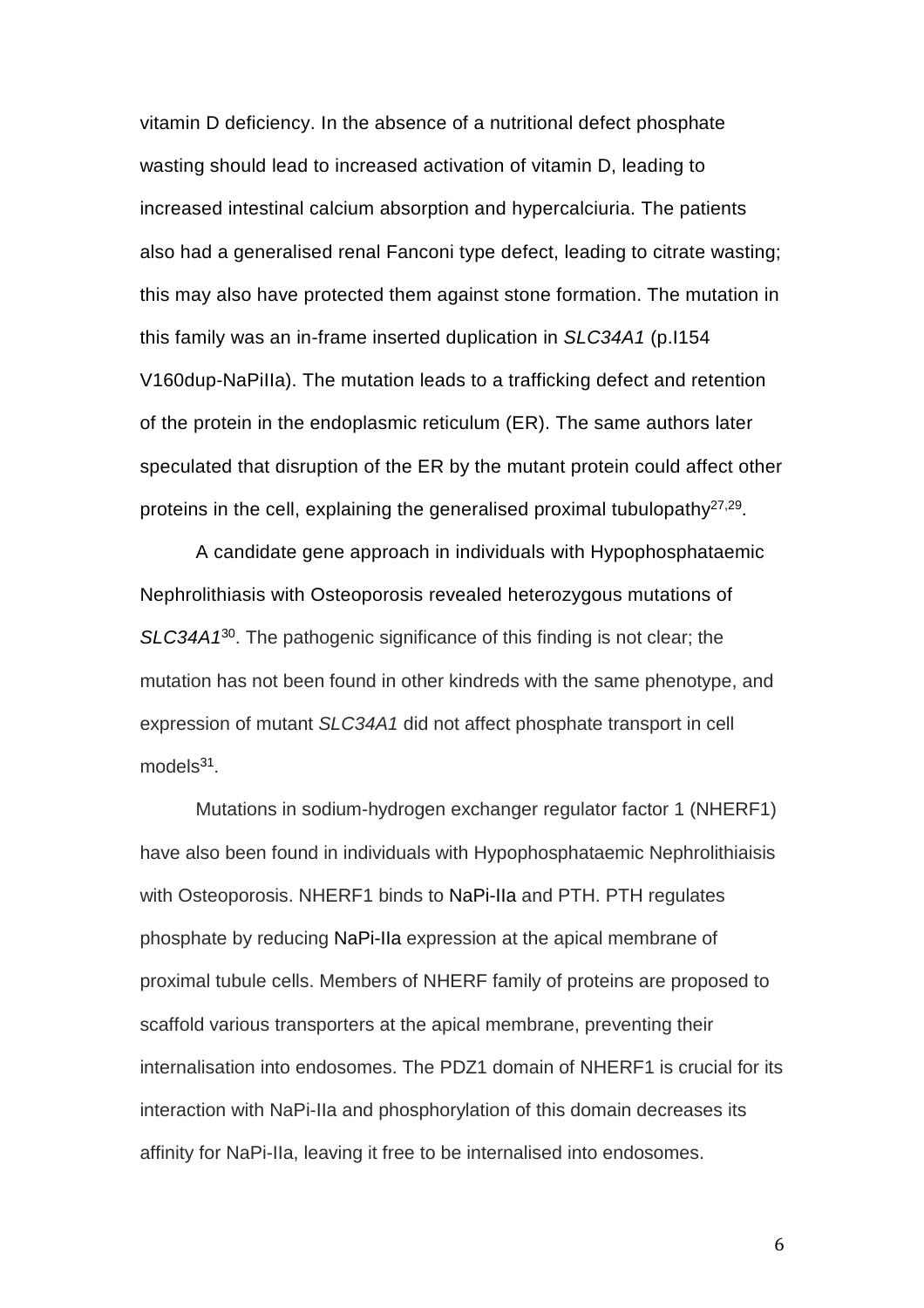Activation of PTHR1 by PTH causes increased cAMP production, activating the protein kinase A (PKA) pathway that ultimately leads to phosphorylation of the PDZ1 domain of NHERF1. NHERF1 is crucial for producing the phosphaturic effects of PTH. Indeed, the coupling of apical PTHR1 stimulation to down-regulation of NaPi-IIa expression is completely abolished in NHERF1 -/- mice<sup>32</sup>. NHERF1 also modulates the amount of cAMP produced by the PTHR1 receptor in response to PTH stimulation. This interaction occurs via the PDZ2 domain of NHERF1. Mutations of the PDZ2 domain abolish the interaction between NHERF1 and PTHR1, leading to unabated cAMP production in response to PTH and, therefore, an increased phosphaturic effect. Such mutations have been shown to produce phosphaturia and nephrolithiasis in humans<sup>33</sup>. Subsequently, a mutation has been described in the PDZ1 domain, leading to phosphaturia and nephrolithiasis<sup>34</sup>. As PDZ1 does not interact with PTHR1, this mutation limits NaPi-IIa expression in a PTH independent fashion.

Variants in *SLC34A1* have also been implicated in stone formers who do not have Mendelian disease. A Japanese genome wide association study (GWAS) of 5,892 patients with calcium-containing stones found three loci associated with stone formation, one of which occurred in intron four of *SLC34A1*<sup>35</sup> *.* Although the authors found an association of this variant with reduced renal function, there was no significant association with serum phosphate. However, a previous GWAS did find an association of serum phosphate and variants at *SLC34A1*<sup>36</sup> *.* Furthermore, knockout-mice for NaPi-IIa develop phosphate wasting with secondary hypervitamin D production and hypercalciuria<sup>37</sup>.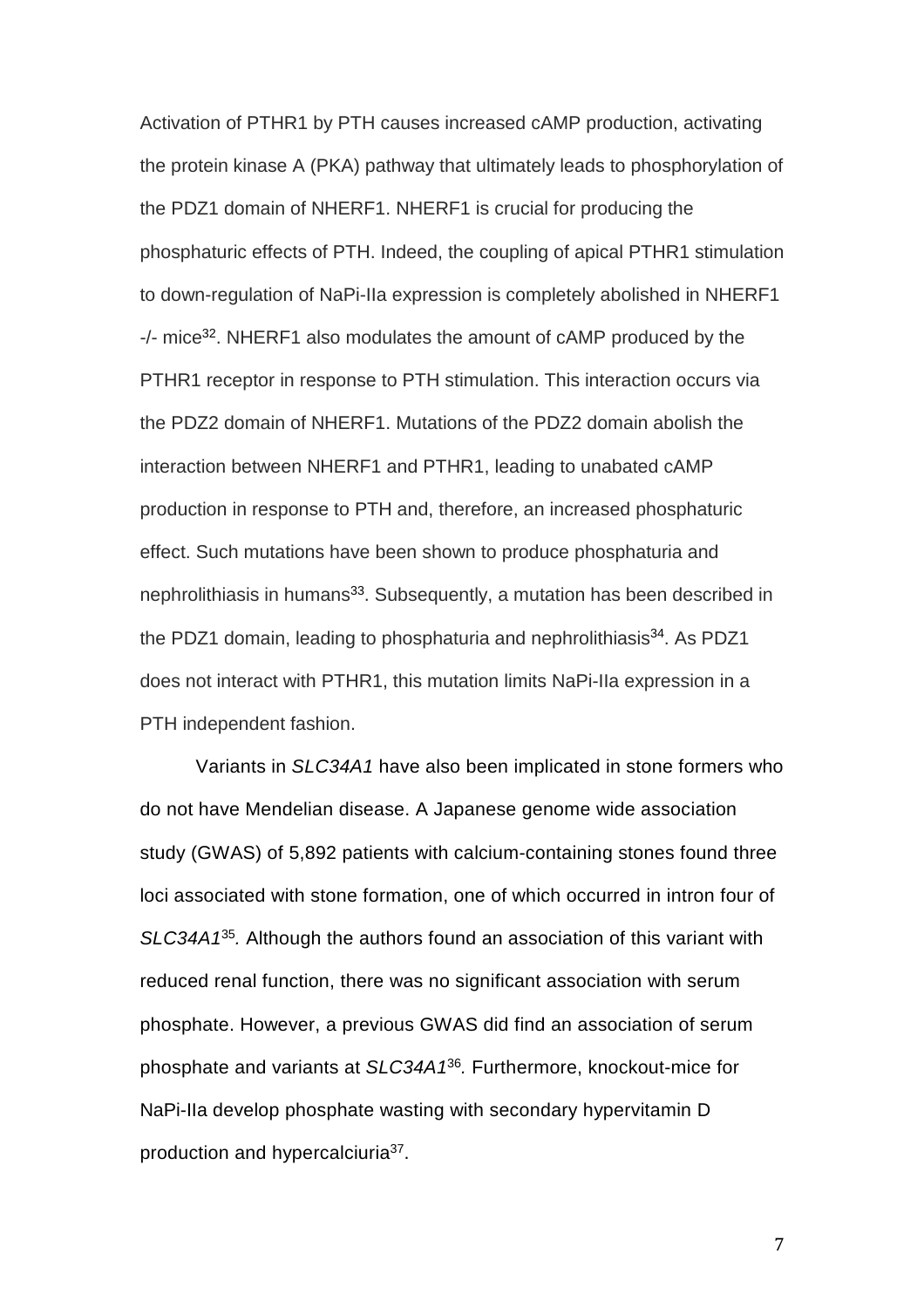#### *SLC34A3/***NaPi-IIc**

*SLC34A3* gene spans 5kb, contains thirteen exons and is located on chromosome nine. It transports two sodium ions for every divalent phosphate ion and is therefore electro-neutral<sup>38</sup>*,*<sup>39</sup>. Hereditary Hypophosphataemic Rickets with Hypercalciuria (HHRH) is an autosomal recessive condition presenting with bone disease, hypercalcaemia and nephrolithiasis<sup>40</sup>. Compound heterozygous mutations have been reported to cause the condition<sup>38</sup>. Individuals with just one mutated allele do not have the HHRH phenotype, but varying degrees of hyperphosphaturia and hypercalciuria have been reported in the literature<sup>41</sup>.

A linkage study performed in a Spanish kindred identified a locus spanning *SLC34A3* on the long arm of chromosome nine associated with autosomal dominant inherited nephrolithiasis<sup>42</sup>. Another group has shown that in family members of HHRH sufferers, heterozygotes of *SLC34A3* mutations were more susceptible to kidney stones with a three-fold increase in risk compared with the general population<sup>43</sup>.

#### *CYP24A1*

IIH type 1 is caused by inactivating mutations in the *CYP24A1* gene that encodes 25-OH-D1-24-hydroxylase, the enzyme responsible for inactivating vitamin D<sup>44</sup>. This was first recognized in the 1950s with children presenting with symptomatic hypercalciuria when given milk fortified with vitamin D. However, the same defect is also found in those presenting for the first time as adults with nephrocalcinosis and calcium phosphate nephrolithiasis<sup>45</sup>.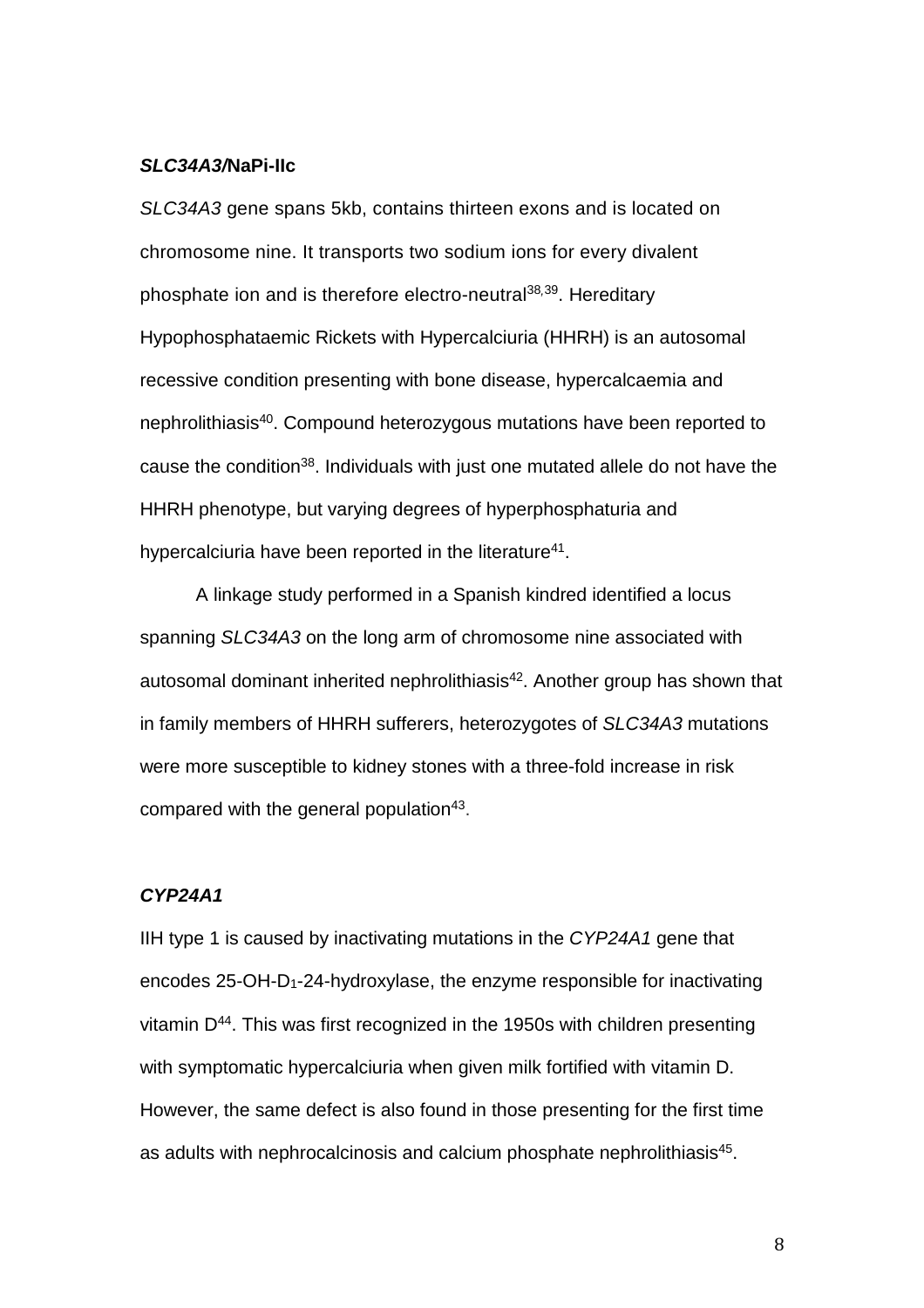Without *CYP24A1*, vitamin D continues to exert its effects, including increased calcium reabsorption, leading to hypercalcaemia and the development of nephrolithiasis

#### **Hypophosphataemic Rickets**

It is worth touching on this condition associated with phosphate wasting, but not with nephrolithiasis. The phosphate wasting is due to increased activity of FGF-23 that decreases the activity of both NaPi-IIa and NaPiIIc. However, FGF-23 also leads to less active vitamin D and so hypercalciuria does not ensue. This highlights that hypophosphaturia alone is probably not enough to cause nephrolithiasis, which may be because it requires calcium to crystalize.

#### **CaSR**

The CaSR has a key role in regulating both calcium and phosphate excretion in the kidney. Variants in *CASR* are associated with nephrolithiasis<sup>46</sup>. Work by an Italian group has shown that the *CASR* polymorphism Arg990Gly was more common in hypercalciuric stone formers than controls. *In vitro* work revealed that this was a gain-of-function mutation<sup>47</sup>. However, other investigators failed to show any interaction with the SNP and calcium homeostasis<sup>48</sup>. The SNP rs6776158 located in the first promoter of *CASR* has also been associated with calcium nephrolithiasis. Further work revealed that the minor G allele of this SNP caused decreased transcription in renal cell lines. Soldati's group suggested that the combination of rs6776158 and Arg990Gly polymorphisms potentiates the risk of nephrolithiasis<sup>49</sup>. This seems strange, given that these two SNPs appear to have opposite effects on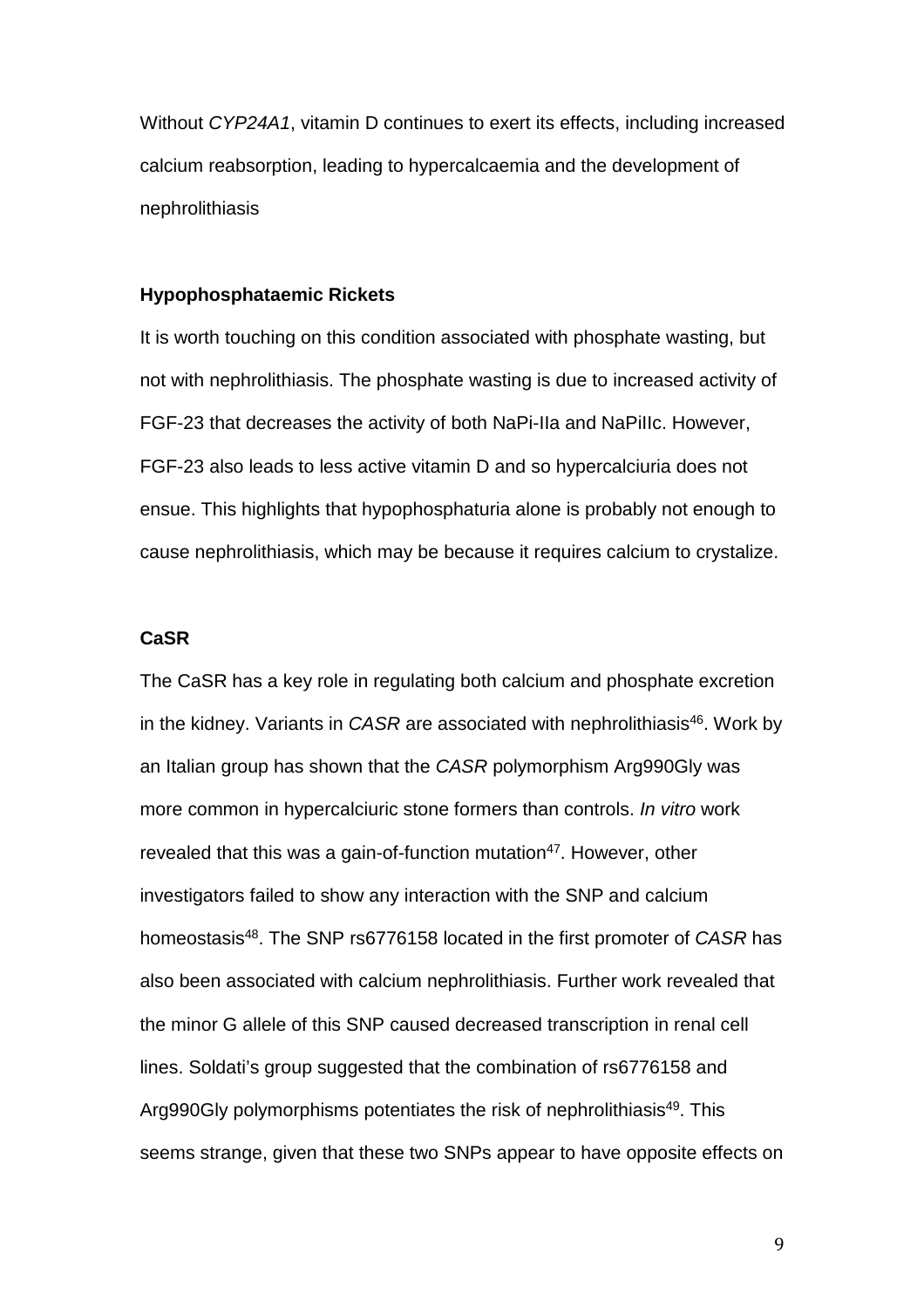CaSR expression. However, given the complex role that CaSR has in regulating calcium homeostasis in the kidney, it may well be that disrupting this regulation (either positive or negative) is enough to tip the balance in favour of calcium salt precipitation. Gain-of-function mutations can easily be imagined to cause nephrolithiasis, given that the actions of CaSR are to promote calcium wasting in the urine. Decreased expression of the receptor in certain areas of the nephron could also have detrimental consequences. For example, decreased expression in the proximal tubule would abolish the protective affects (i.e. calcium reabsorption) at this site, leading to more calcium delivery to the distal nephron. This speculative mechanism needs further work to clarify the exact effects these variants have on renal calcium handling.

## **Renal Fanconi Syndrome and Other Transporters**

The renal Fanconi syndrome describes generalised loss of proximal tubular function including wasting of bicarbonate, phosphate, glucose and amino acids. Children with Fanconi syndrome present with failure to thrive and rickets. A number of inherited disorders have been described that cause Fanconi syndrome. Despite phosphate wasting being a feature of many of these conditions, nephrolithiasis is really only a feature of Dent disease and Lowe syndrome.

#### **Dent Disease**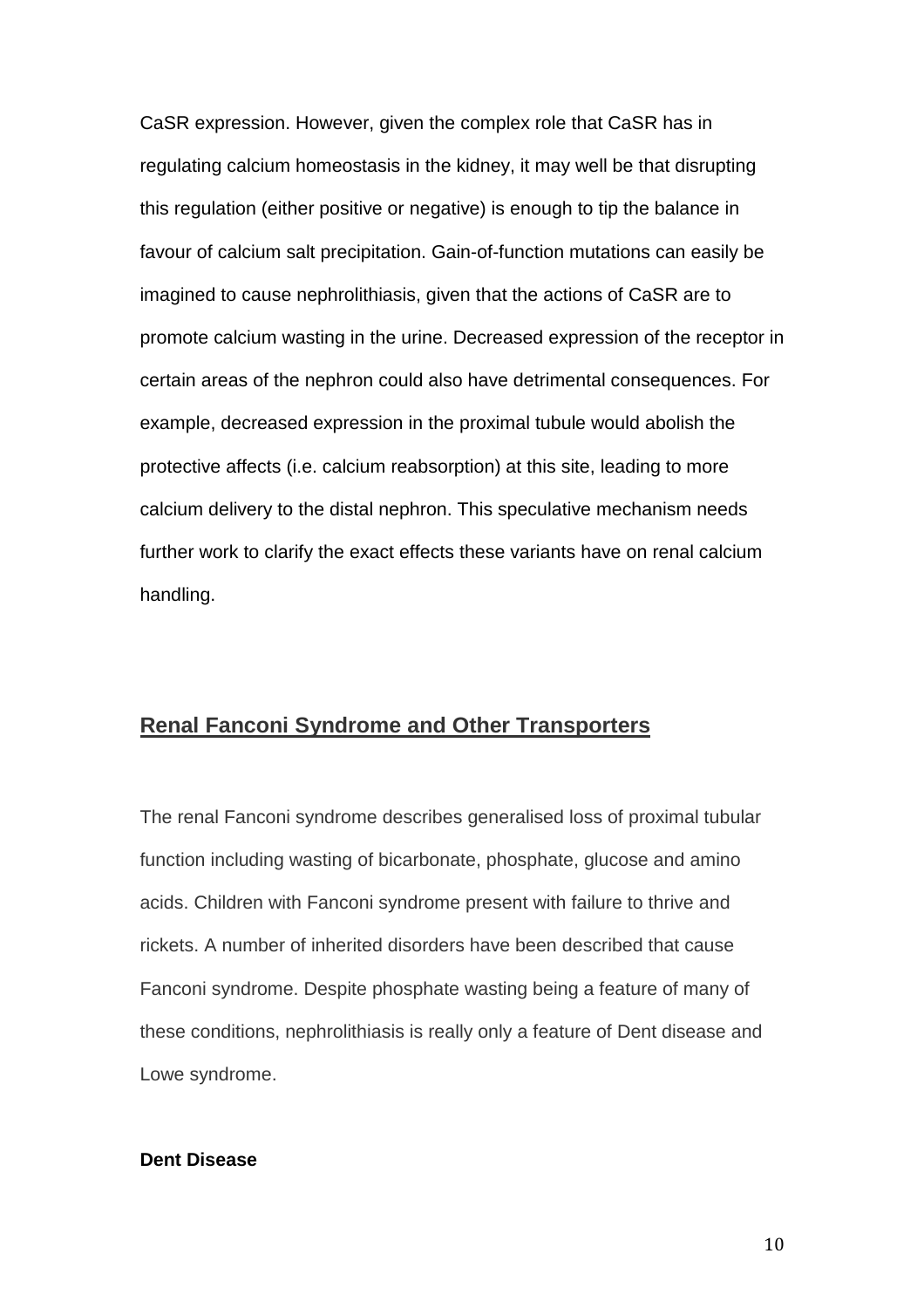Dent and Friedman first described the condition in 1964 in two children with rickets, aminoaciduria, phosphaturia and hypercalciuria<sup>50</sup>. Further characterisation of the condition by Oliver Wrong identified both nephrocalcinosis and nephrolithiasis as features of this condition<sup>51</sup>. Several linkage studies in the 1990s mapped the causative gene to Xp11.22, confirming it as an X-linked condition<sup>52</sup>. Shortly afterwards, *CLCN5 (*encoding the chloride channel;  $CLC-5$ ) was suggested as the candidate gene<sup>53</sup>.  $ClC-5$ is found in lysosomes involved in endocytosis of proximal tubule proteins. Defects in the channel impair trafficking of the lysosomes to the apical membrane, leading to failure of the normal function of endocytosis; leading to the generalized failure in the re-absorptive function of the proximal tubule. The cause of the hypercalciuria seen in the condition has not been clearly delineated. It has been postulated that excess loss of phosphate and vitamin D binding protein in the urine leads to secondary increased vitamin D3 synthesis<sup>54</sup>. Another proposed mechanism is that decreased chloride reabsorption in the proximal tubule leads to reduced calcium absorption in downstream nephron segments (presumably by reducing the trans-tubular electrochemical gradient necessary for cation transport<sup>55</sup>). Nephrocalcinosis may occur in Dent patients without hypercalciuria<sup>56</sup> and there is some evidence that defective ClC-5 in collecting duct cells may cause decreased clearing of calcium crystals from the apical cell surface<sup>57</sup>. Also, decreased proximal tubular endocytosis of parathyroid hormone (PTH) results in an increased luminal concentration of PTH, which stimulates increased 1-alfa hydroxylation and causes decreased expression of NaPi2 at the apical membrane and phosphaturia, favouring calcification<sup>58</sup>. About a third of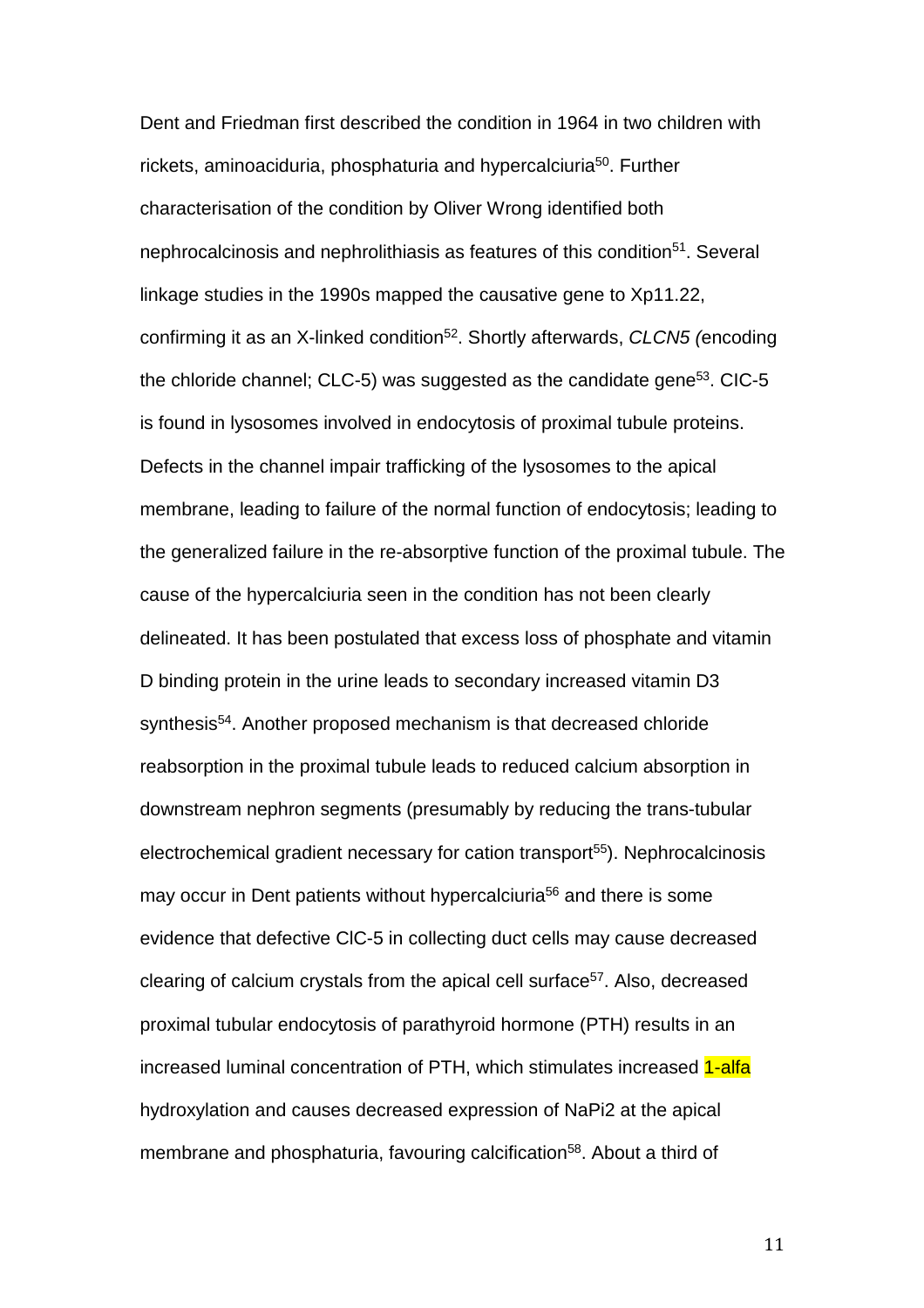patients do not have a defect in *CLCN5,* but have a mutation in the gene *OCRL*<sup>59</sup>. This is also on the X-chromosome and encodes phosphatidylinositol 4,5-bisphosphate 5-phosphate, a protein that sits on the Golgi apparatus and directs proteins to the appropriate membrane. Again, it is thought that mutations in this gene lead to impaired trafficking of endosomes to the apical membrane. Dent patients with this mutation are sometimes referred to as Dent disease type 2. A related condition, Lowe syndrome is also caused by *OCRL* mutations; these patients have ocular defects and learning difficulties, along with renal Fanconi syndrome<sup>59</sup>. Patients with type 2 Dent disease and those with Lowe syndrome may actually form a spectrum of disease, rather than being phenotypically distinct cohorts.

#### **Cystinuria**

Cystinuria is characterized by the failure to reabsorb the amino acids cysteine, lysine, ornithine and arginine. The resulting concentration of cysteine in the urine is high enough to result in cystine (the oxidised dimer of cysteine) formation, which is highly insoluble, and its precipitation causing cystine nephrolithiasis. Cystinuria type A is due to mutations in *SCL3A1,* while cystinuria type B is due to mutations in *SCL7A9,* which encode the heavy t ( $rBAT$ ) and light x ( $b^{0,+}AT$ ) subunits, respectively, of the renal amino acid transporter b0+,60,61 **.** The heavy subunit facilitates the localisation of the channel to the apical membrane in proximal tubule epithelial cells. The light subunit carries out the catalytic functions of the transporter.  $b^{0+}$  transports cysteine and dibasic amino acids in exchange for neutral amino acids $62$ . Not surprisingly, *SCL3A1* mutations lead to trafficking defects, while *SCL7A9*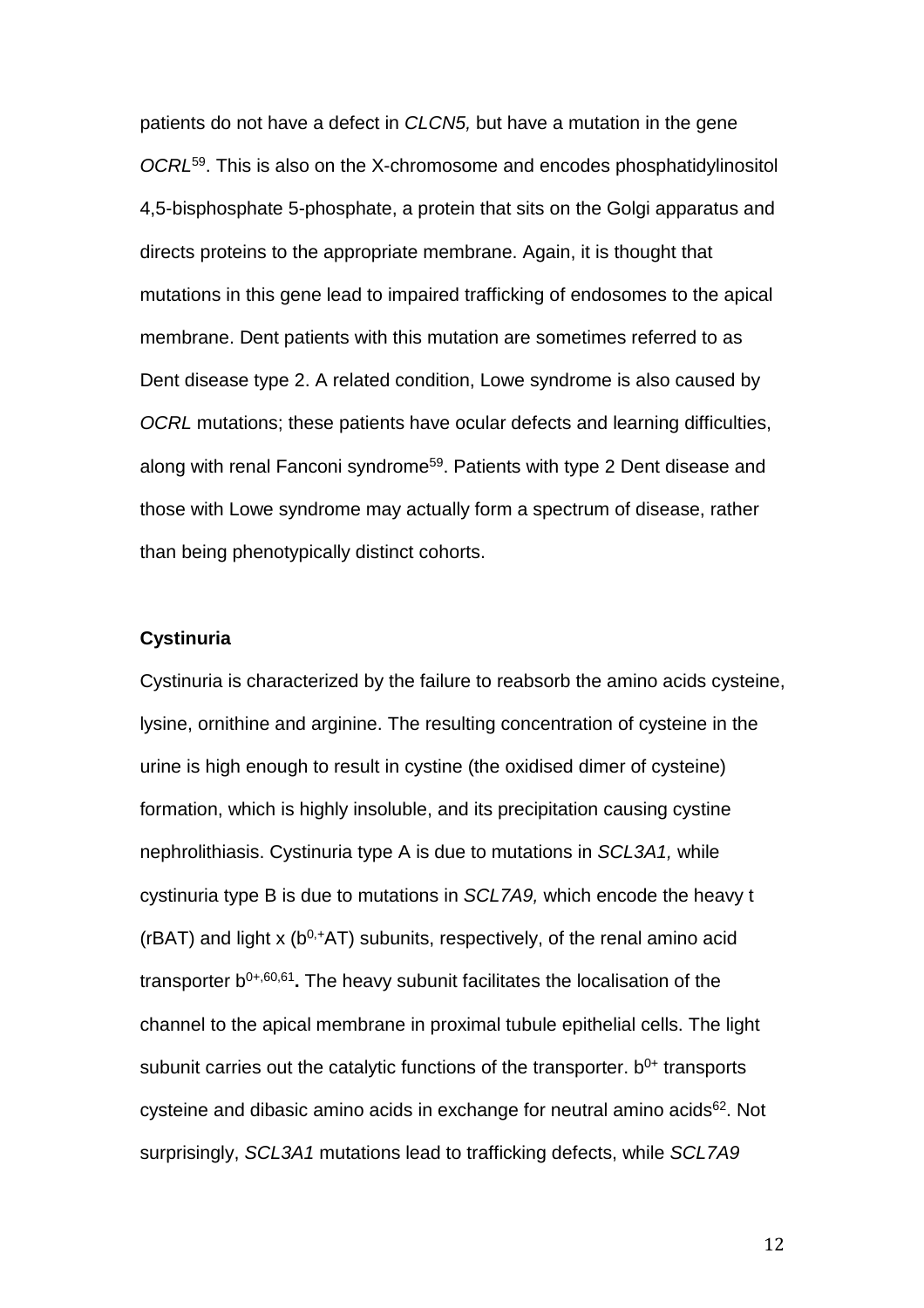mutations lead to loss of function of the exchanger. Although this condition leads to failure to reabsorb cysteine, lysine, ornithine and arginine, it is cysteine that causes the clinical problem due to its very low solubility in urine at neutral and acidic pH $63$ .

# **Conclusions**

The proximal tubule has an important role to play in maintaining many normal physiological processes in the body. While the distal nephron segments can fine-tune the final composition of urine, the heavy work, at least in relation to solute reclamation, has already occurred in the proximal tubule. Of all the processes occurring in the immediate post-glomerular nephron, it is abnormalities of phosphate reabsorption that are more commonly implicated in nephrolithiasis. The first transporter in this segment to be associated with nephrolithiasis was NaPi-IIc, despite it only transporting a fraction of the phosphate transported by NaPi-IIa. For a long time, no convincing evidence could be found linking NaPi-IIa to human disease. However, in the last ten years has seen a number of mutations linked to dysfunctional NaPi-IIa and nephrolithiasis. However, there is marked phenotypic heterogeneity seen with mutations in these transporters, from an isolated phosphate leak to a more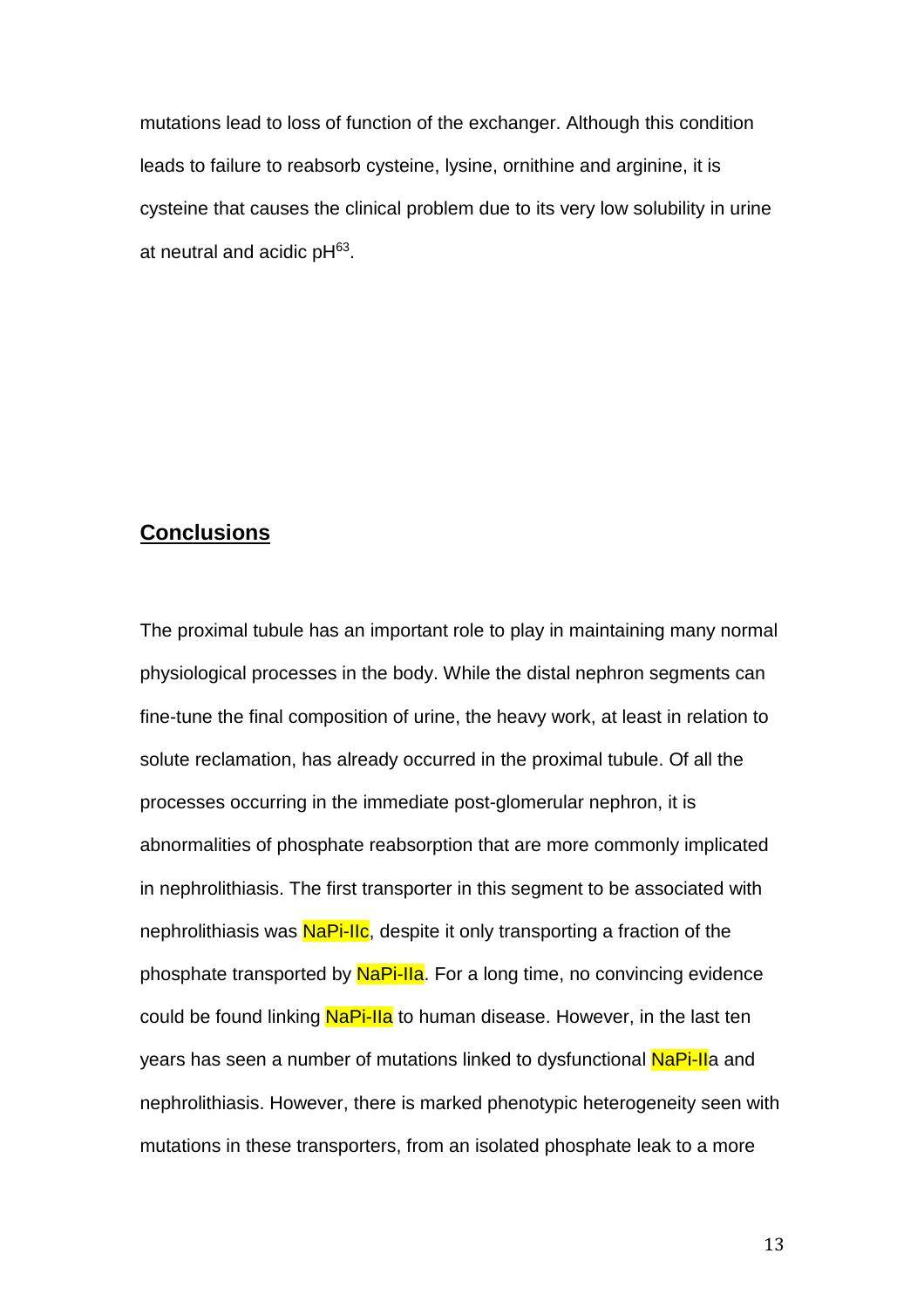generalized proximal tubulopathy, and even a full-blown Fanconi syndrome. Uncovering what lies behind these differences will lead to a better understanding of the factors governing stone risk attributable to altered proximal tubule function.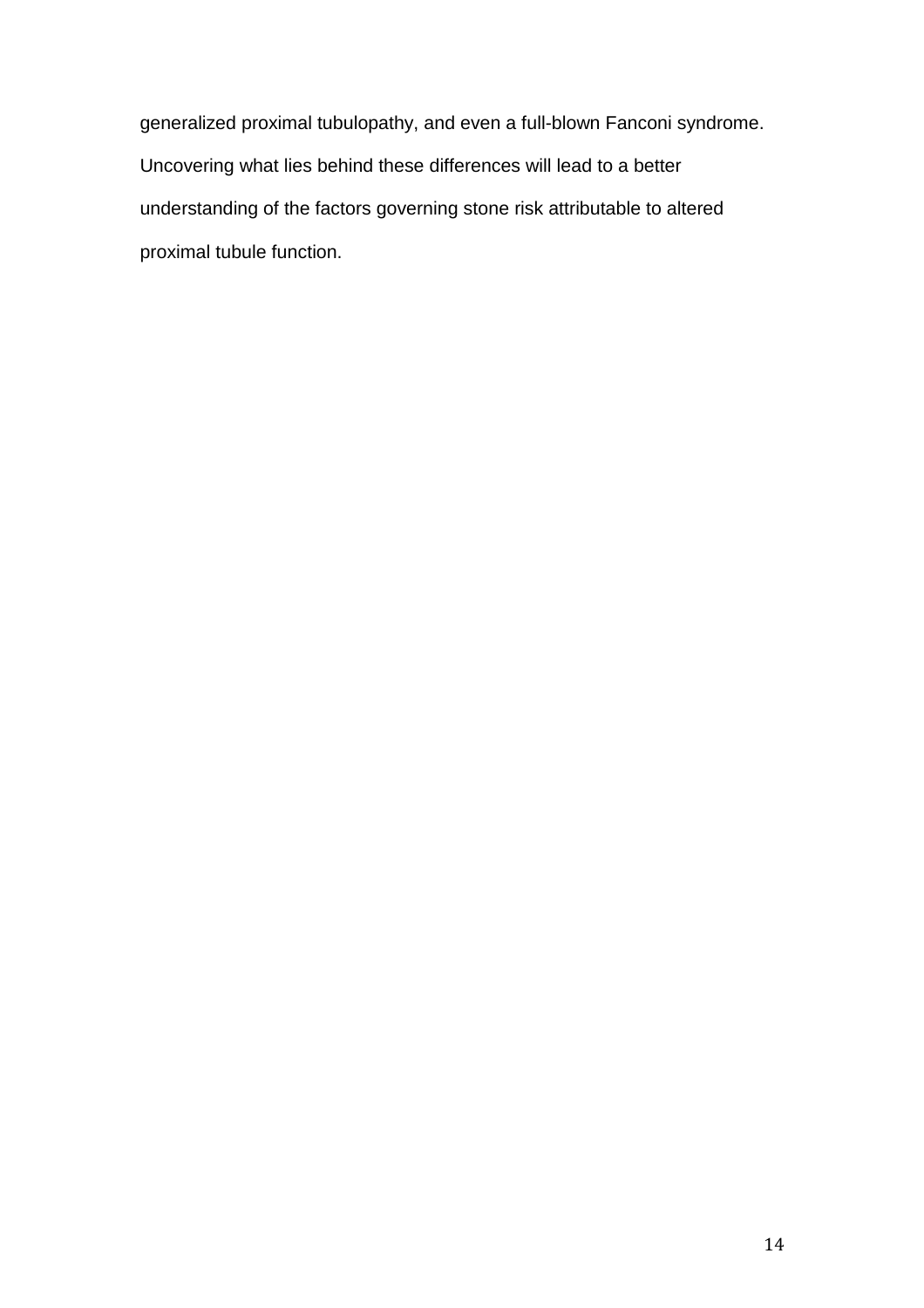# **References**

- 1. Curthoys, N. P. & Moe, O. W. Proximal Tubule Function and Response to Acidosis. *Clin. J. Am. Soc. Nephrol.* **9,** 1627–1638 (2014).
- 2. Jones, G., Prosser, D. E. & Kaufmann, M. 25-Hydroxyvitamin D-24-hydroxylase (CYP24A1): Its important role in the degradation of vitamin D. *Arch. Biochem. Biophys.* **523,** 9–18 (2012).
- 3. Wagner, C. A., Hernando, N., Forster, I. C. & Biber, J. The SLC34 family of sodium-dependent phosphate transporters. *Pflugers Arch.* **466,** 139–153 (2014).
- 4. Villa-Bellosta, R. *et al.* The Na+-Pi cotransporter PiT-2 (SLC20A2) is expressed in the apical membrane of rat renal proximal tubules and regulated by dietary Pi. *Am. J. Physiol. Renal Physiol.* **296,** F691-699 (2009).
- 5. Ullrich, K. J. & Murer, H. Sulphate and phosphate transport in the renal proximal tubule. *Philos. Trans. R. Soc. Lond. B. Biol. Sci.* **299,** 549–558 (1982).
- 6. Offermanns, S., Iida-Klein, A., Segre, G. V. & Simon, M. I. G alpha q family members couple parathyroid hormone (PTH)/PTH-related peptide and calcitonin receptors to phospholipase C in COS-7 cells. *Mol. Endocrinol.* (2009). doi:10.1210/mend.10.5.8732687
- 7. Abou-Samra, A. B. *et al.* Expression cloning of a common receptor for parathyroid hormone and parathyroid hormone-related peptide from rat osteoblast-like cells: a single receptor stimulates intracellular accumulation of both cAMP and inositol trisphosphates and increases intracellular free calcium. *Proc. Natl. Acad. Sci.* **89,** 2732–2736 (1992).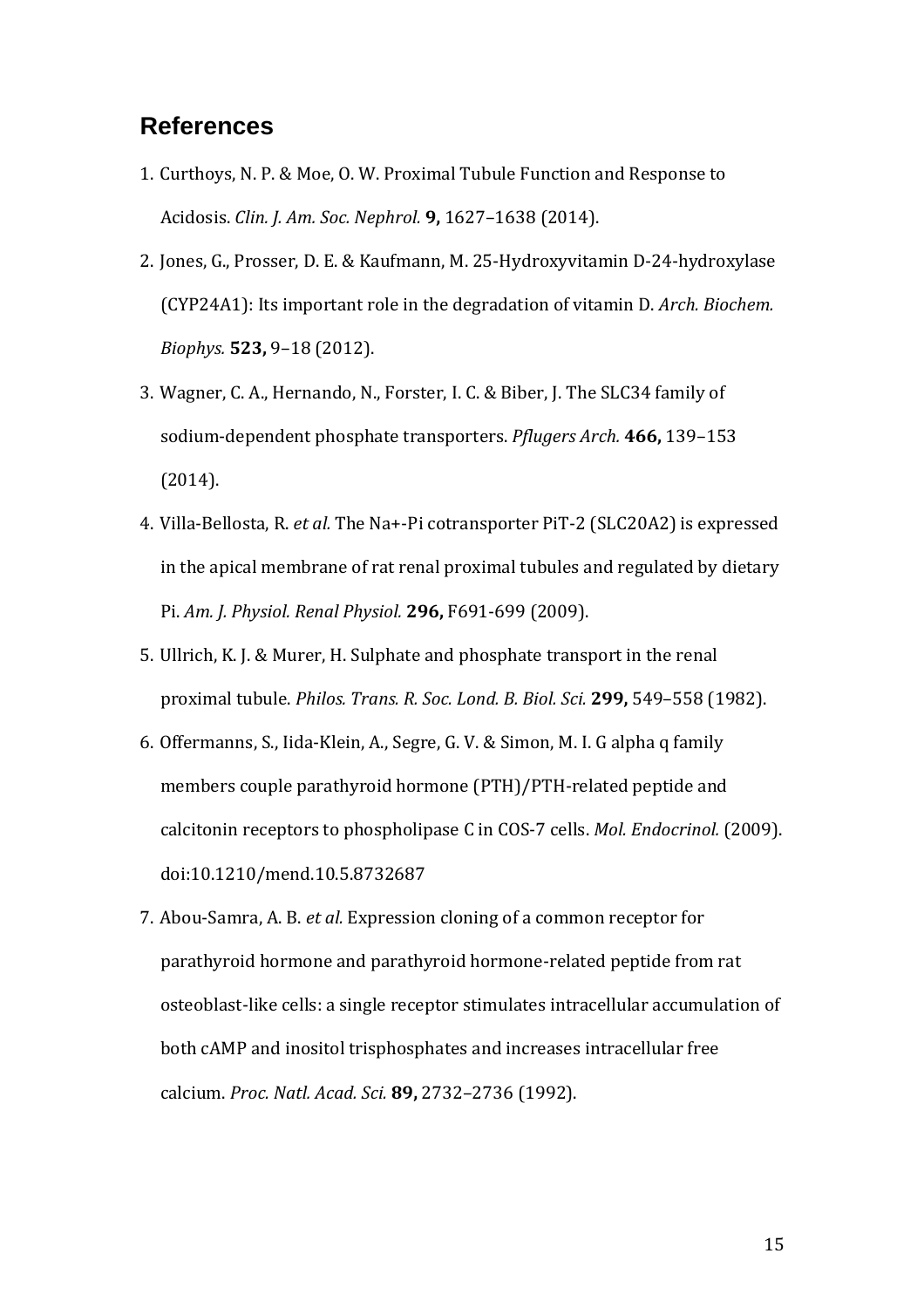- 8. Mahon, M. J., Donowitz, M., Yun, C. C. & Segre, G. V. Na(+)/H(+ ) exchanger regulatory factor 2 directs parathyroid hormone 1 receptor signalling. *Nature* **417,** 858–861 (2002).
- 9. Gisler, S. M. *et al.* Interaction of the type IIa Na/Pi cotransporter with PDZ proteins. *J. Biol. Chem.* **276,** 9206–9213 (2001).
- 10. Murer, H., Hernando, N., Forster, I. & Biber, J. Proximal Tubular Phosphate Reabsorption: Molecular Mechanisms. *Physiol. Rev.* **80,** 1373–1409 (2000).
- 11. Bacic, D. *et al.* Involvement of the MAPK-kinase pathway in the PTHmediated regulation of the proximal tubule type IIa Na+/Pi cotransporter in mouse kidney. *Pflugers Arch.* **446,** 52–60 (2003).
- 12. Collazo, R. *et al.* Acute regulation of Na+/H+ exchanger NHE3 by parathyroid hormone via NHE3 phosphorylation and dynamin-dependent endocytosis. *J. Biol. Chem.* **275,** 31601–31608 (2000).
- 13. Schnermann, J., Huang, Y. & Mizel, D. Fluid reabsorption in proximal convoluted tubules of mice with gene deletions of claudin-2 and/or aquaporin1. *Am. J. Physiol. Renal Physiol.* **305,** F1352-1364 (2013).
- 14. Agus, Z. S., Gardner, L. B., Beck, L. H. & Goldberg, M. Effects of parathyroid hormone on renal tubular reabsorption of calcium, sodium, and phosphate. *Am. J. Physiol.* **224,** 1143–1148 (1973).
- 15. Edwards, B. R., Baer, P. G., Sutton, R. A. L. & Dirks, J. H. Micropuncture Study of Diuretic Effects on Sodium and Calcium Reabsorption in the Dog Nephron. *J. Clin. Invest.* **52,** 2418–2427 (1973).
- 16. Pan, W. *et al.* The epithelial sodium/proton exchanger, NHE3, is necessary for renal and intestinal calcium (re)absorption. *Am. J. Physiol.-Ren. Physiol.* **302,** F943–F956 (2011).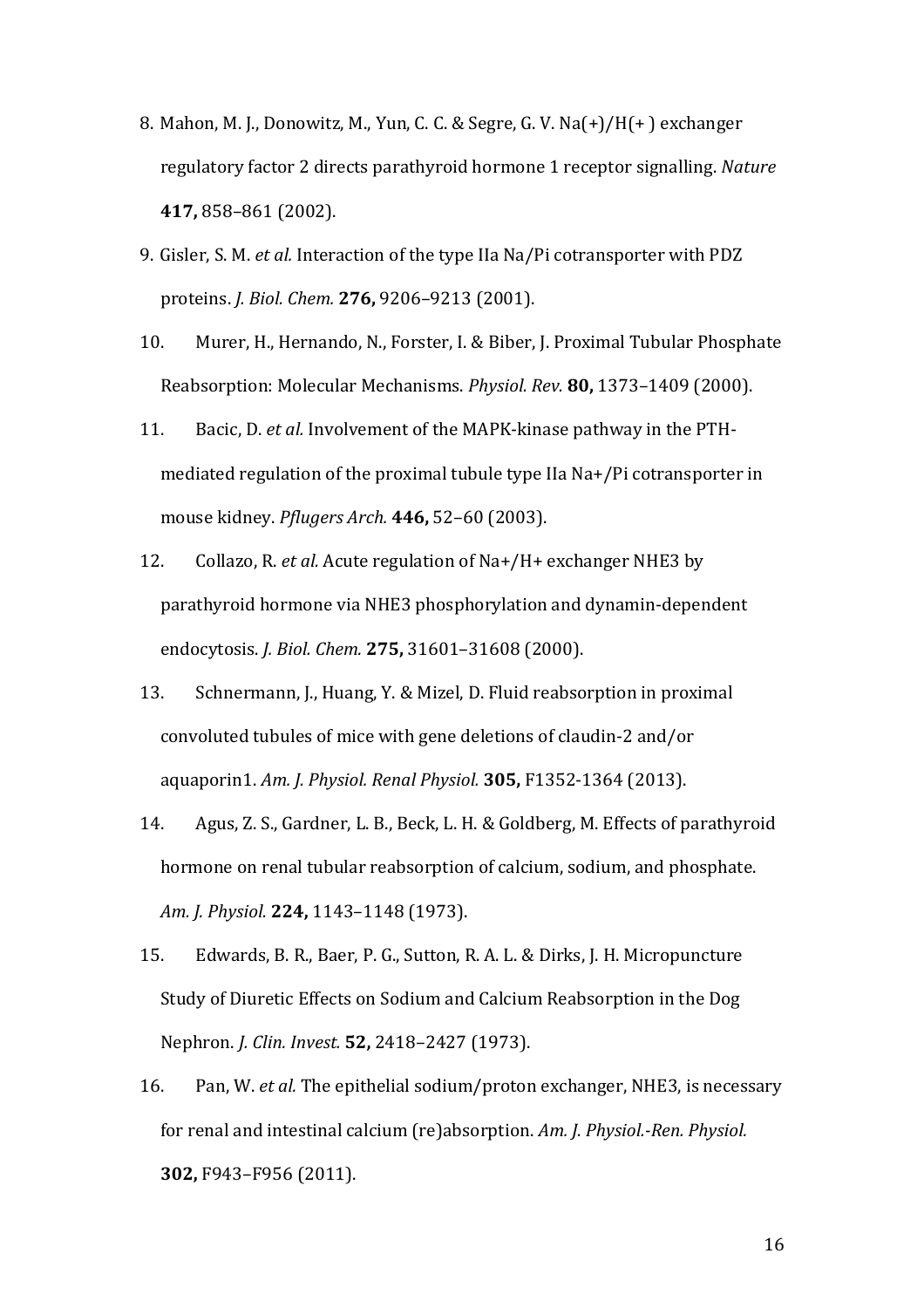- 17. Capasso, G. *et al.* The calcium sensing receptor modulates fluid reabsorption and acid secretion in the proximal tubule. *Kidney Int.* **84,** 277– 284 (2013).
- 18. Ba, J., Brown, D. & Friedman, P. A. Calcium-sensing receptor regulation of PTH-inhibitable proximal tubule phosphate transport. *Am. J. Physiol.-Ren. Physiol.* **285,** F1233–F1243 (2003).
- 19. Riccardi, D. *et al.* Localization of the extracellular Ca(2+)-sensing receptor and PTH/PTHrP receptor in rat kidney. *Am. J. Physiol.* **271,** F951-956 (1996).
- 20. Riccardi, D. *et al.* Localization of the extracellular Ca2+/polyvalent cationsensing protein in rat kidney. *Am. J. Physiol.* **274,** F611-622 (1998).
- 21. Loupy, A. *et al.* PTH-independent regulation of blood calcium concentration by the calcium-sensing receptor. *J. Clin. Invest.* **122,** 3355–3367 (2012).
- 22. Graca, J. a. Z. *et al.* Comparative expression of the extracellular calciumsensing receptor in the mouse, rat, and human kidney. *Am. J. Physiol. Renal Physiol.* **310,** F518-533 (2016).
- 23. Farrow, E. G., Davis, S. I., Summers, L. J. & White, K. E. Initial FGF23 mediated signaling occurs in the distal convoluted tubule. *J. Am. Soc. Nephrol. JASN* **20,** 955–960 (2009).
- 24. Shimada, T. *et al.* Vitamin D receptor-independent FGF23 actions in regulating phosphate and vitamin D metabolism. *Am. J. Physiol. Renal Physiol.* **289,** F1088-1095 (2005).
- 25. Hartmann, C. M. *et al.* Structure of murine and human renal type II Na+ phosphate cotransporter genes (Npt2 and NPT2). *Proc. Natl. Acad. Sci. U. S. A.* **93,** 7409–7414 (1996).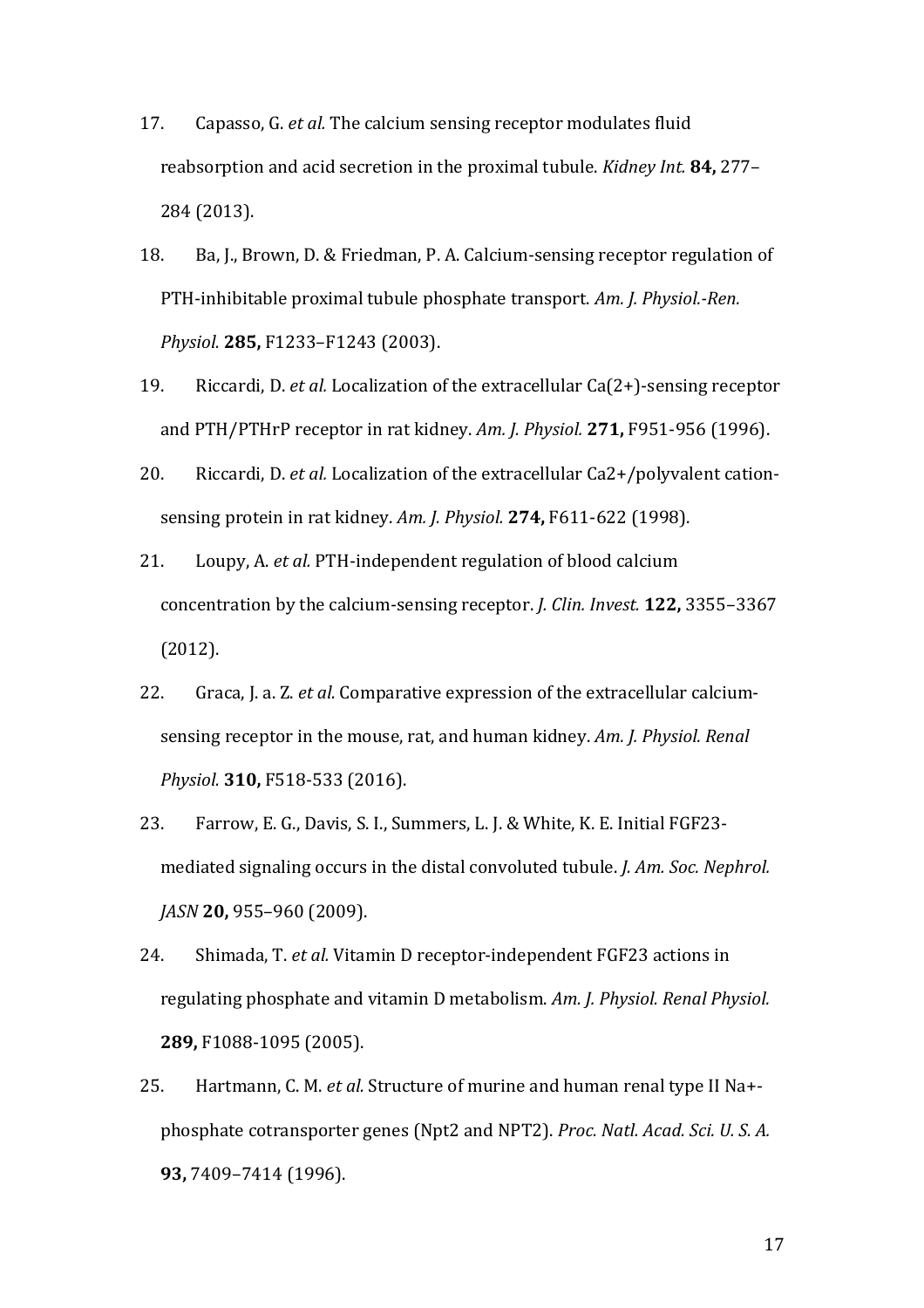- 26. Kos, C. H. *et al.* Localization of a renal sodium-phosphate cotransporter gene to human chromosome 5q35. *Genomics* **19,** 176–177 (1994).
- 27. Magen, D. *et al.* A loss-of-function mutation in NaPi-IIa and renal Fanconi's syndrome. *N. Engl. J. Med.* **362,** 1102–1109 (2010).
- 28. Schlingmann, K. P. *et al.* Autosomal-Recessive Mutations in SLC34A1 Encoding Sodium-Phosphate Cotransporter 2A Cause Idiopathic Infantile Hypercalcemia. *J. Am. Soc. Nephrol. JASN* **27,** 604–614 (2016).
- 29. Demir, K. *et al.* Clinical Heterogeneity and Phenotypic Expansion of NaPi-IIa–Associated Disease. *J. Clin. Endocrinol. Metab.* **102,** 4604–4614 (2017).
- 30. Prié, D. *et al.* Nephrolithiasis and Osteoporosis Associated with Hypophosphatemia Caused by Mutations in the Type 2a Sodium–Phosphate Cotransporter. *N. Engl. J. Med.* **347,** 983–991 (2002).
- 31. Virkki Leila V, Forster Ian C, Hernando Nati, Biber JÜRg & Murer Heini. Functional Characterization of Two Naturally Occurring Mutations in the Human Sodium‐Phosphate Cotransporter Type IIa. *J. Bone Miner. Res.* **18,**

2135–2141 (2009).

- 32. Capuano, P. *et al.* Defective coupling of apical PTH receptors to phospholipase C prevents internalization of the Na+-phosphate cotransporter NaPi-IIa in Nherf1-deficient mice. *Am. J. Physiol.-Cell Physiol.* **292,** C927–C934 (2007).
- 33. Karim, Z. *et al.* NHERF1 mutations and responsiveness of renal parathyroid hormone. *N. Engl. J. Med.* **359,** 1128–1135 (2008).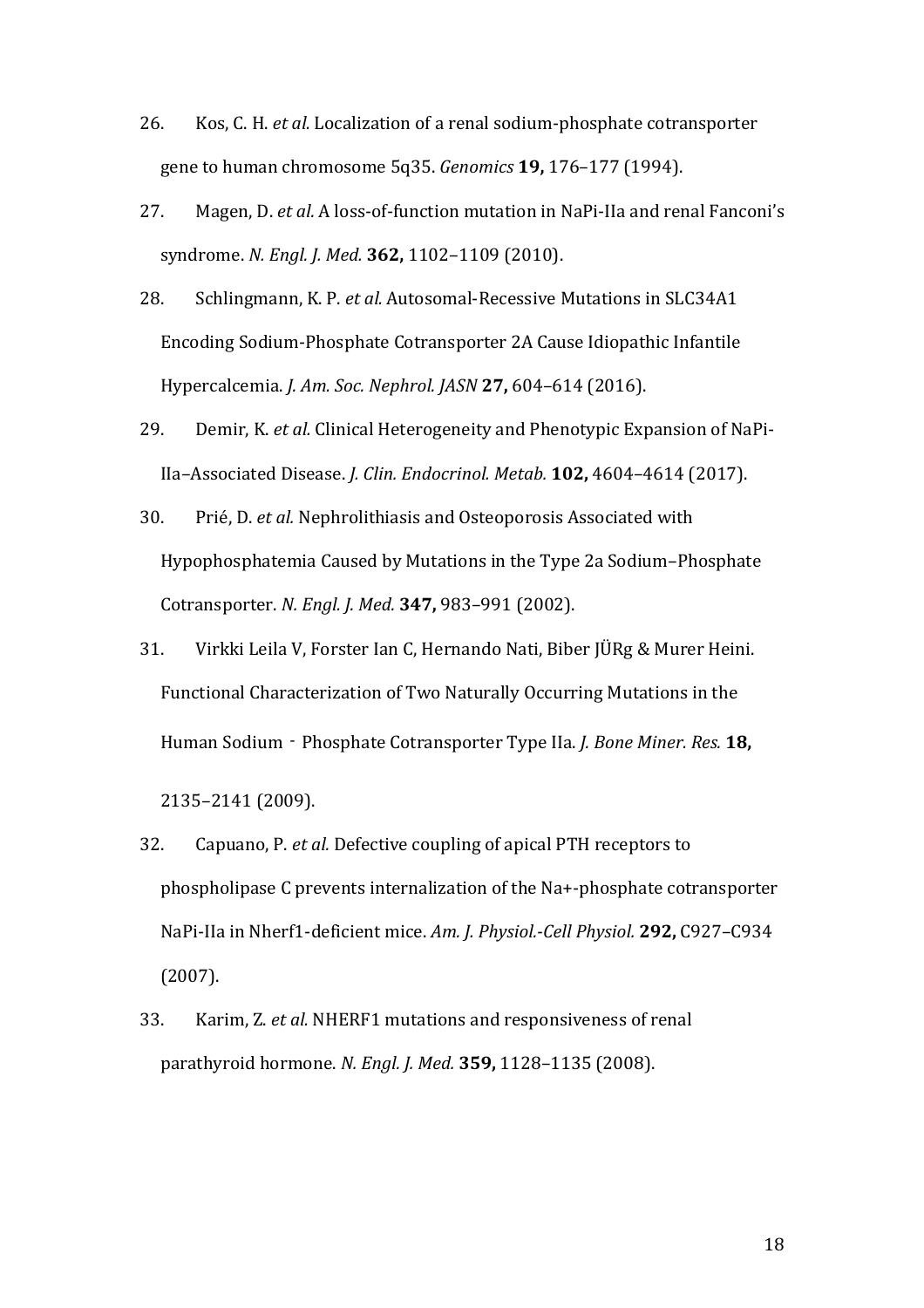- 34. Courbebaisse, M. *et al.* A New Human NHERF1 Mutation Decreases Renal Phosphate Transporter NPT2a Expression by a PTH-Independent Mechanism. *PLoS ONE* **7,** (2012).
- 35. Urabe, Y. *et al.* A Genome-Wide Association Study of Nephrolithiasis in the Japanese Population Identifies Novel Susceptible Loci at 5q35.3, 7p14.3, and 13q14.1. *PLoS Genet.* **8,** (2012).
- 36. Kestenbaum, B. *et al.* Common genetic variants associate with serum phosphorus concentration. *J. Am. Soc. Nephrol. JASN* **21,** 1223–1232 (2010).
- 37. Beck, L. *et al.* Targeted inactivation of Npt2 in mice leads to severe renal phosphate wasting, hypercalciuria, and skeletal abnormalities. *Proc. Natl. Acad. Sci. U. S. A.* **95,** 5372–5377 (1998).
- 38. Lorenz-Depiereux, B. *et al.* Hereditary hypophosphatemic rickets with hypercalciuria is caused by mutations in the sodium-phosphate cotransporter gene SLC34A3. *Am. J. Hum. Genet.* **78,** 193–201 (2006).
- 39. Bergwitz, C. *et al.* SLC34A3 Mutations in Patients with Hereditary Hypophosphatemic Rickets with Hypercalciuria Predict a Key Role for the Sodium-Phosphate Cotransporter NaPi-IIc in Maintaining Phosphate Homeostasis. *Am. J. Hum. Genet.* **78,** 179–192 (2006).
- 40. Tieder, M. *et al.* Hereditary hypophosphatemic rickets with hypercalciuria. *N. Engl. J. Med.* **312,** 611–617 (1985).
- 41. Phulwani, P., Bergwitz, C., Jaureguiberry, G., Rasoulpour, M. & Estrada, E. Hereditary Hypophosphatemic Rickets With Hypercalciuria and Nephrolithiasis—Identification of a Novel SLC34A3/NaPi-IIc Mutation. *Am. J. Med. Genet. A.* **0,** 626–633 (2011).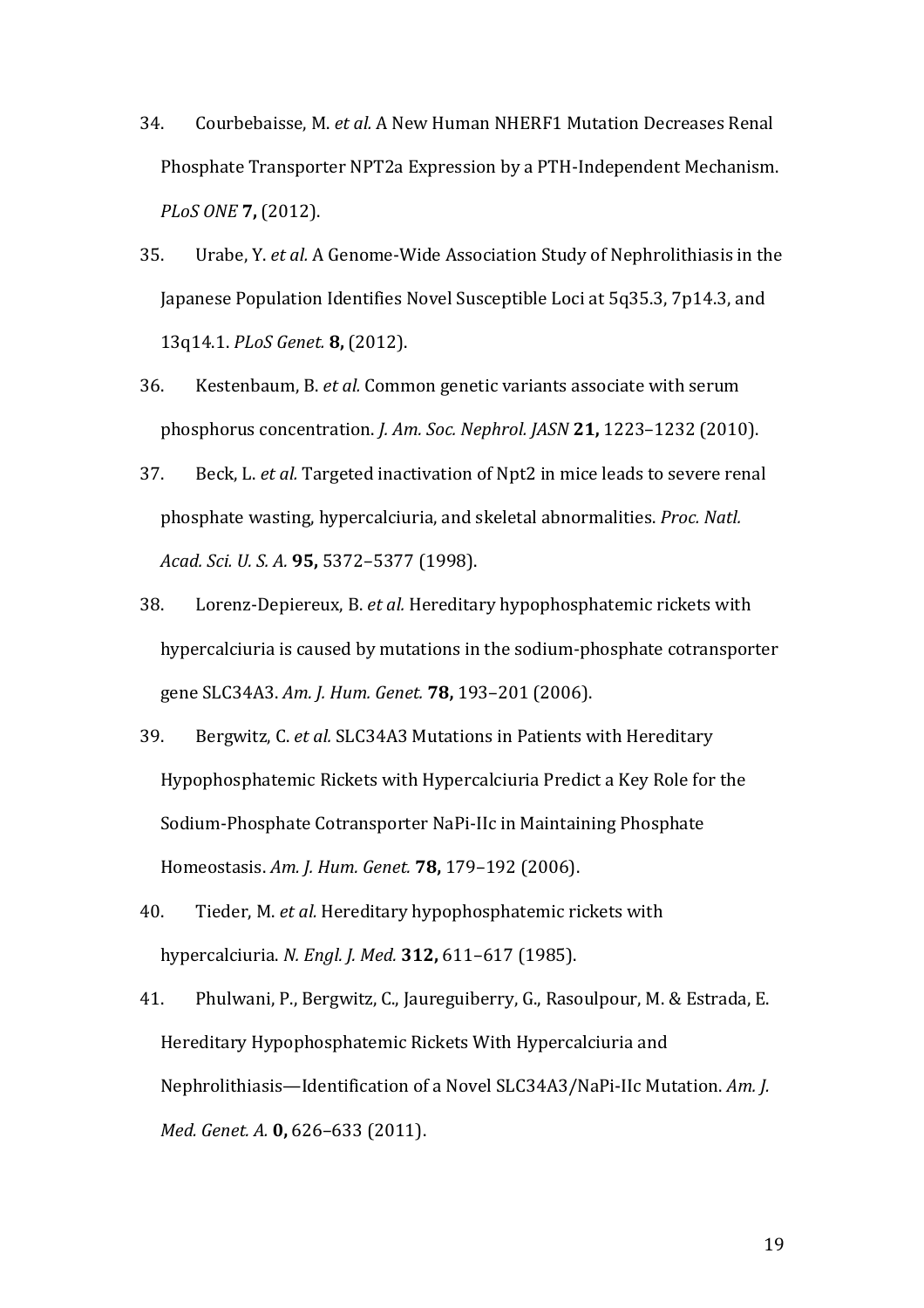- 42. Wolf, M. T. F. *et al.* Mapping a new suggestive gene locus for autosomal dominant nephrolithiasis to chromosome 9q33.2–q34.2 by total genome search for linkage. *Nephrol. Dial. Transplant.* **20,** 909–914 (2005).
- 43. Dasgupta, D. *et al.* Mutations in SLC34A3/NPT2c Are Associated with Kidney Stones and Nephrocalcinosis. *J. Am. Soc. Nephrol.* **25,** 2366–2375 (2014).
- 44. Schlingmann, K. P. *et al.* Mutations in CYP24A1 and idiopathic infantile hypercalcemia. *N. Engl. J. Med.* **365,** 410–421 (2011).
- 45. Nesterova, G. *et al.* 1,25-(OH)2D-24 Hydroxylase (CYP24A1) Deficiency as a Cause of Nephrolithiasis. *Clin. J. Am. Soc. Nephrol. CJASN* **8,** 649–657 (2013).
- 46. Vezzoli, G., Terranegra, A. & Soldati, L. Calcium-sensing receptor gene polymorphisms in patients with calcium nephrolithiasis. *Curr. Opin. Nephrol. Hypertens.* **21,** 355–361 (2012).
- 47. Vezzoli, G. *et al.* R990G polymorphism of calcium-sensing receptor does produce a gain-of-function and predispose to primary hypercalciuria. *Kidney Int.* **71,** 1155–1162 (2007).
- 48. Harding, B. *et al.* Functional characterization of calcium sensing receptor polymorphisms and absence of association with indices of calcium homeostasis and bone mineral density. *Clin. Endocrinol. (Oxf.)* **65,** 598–605 (2006).
- 49. Vezzoli, G. *et al.* Risk of nephrolithiasis in primary hyperparathyroidism is associated with two polymorphisms of the calcium-sensing receptor gene. *J. Nephrol.* **28,** 67–72 (2015).
- 50. Dent, C. E. & Friedman, M. Hypercalcuric Rickets Associated with Renal Tubular Damage. *Arch. Dis. Child.* **39,** 240–249 (1964).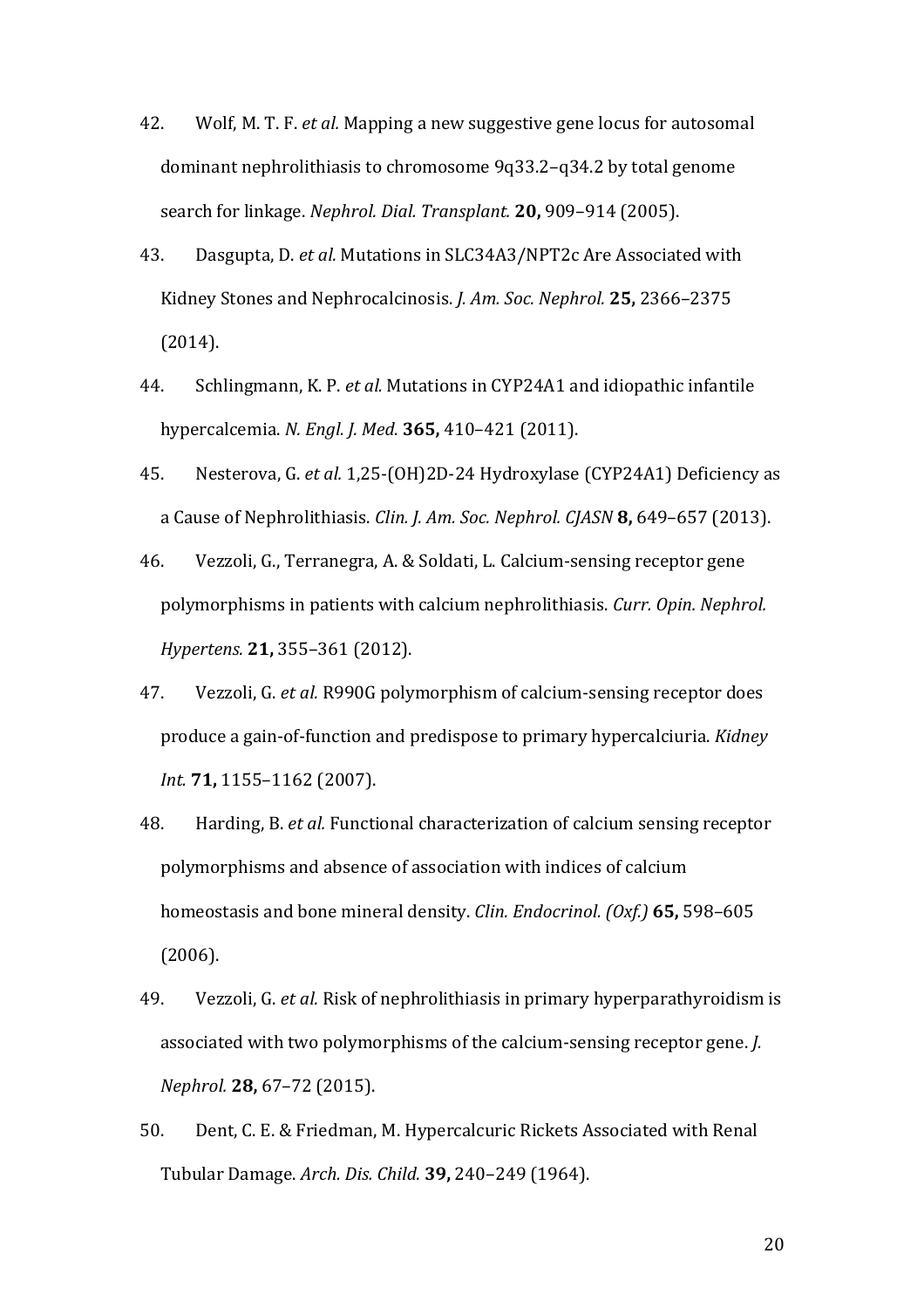- 51. Wrong, O. M., Norden, A. G. W. & Feest, T. G. Dent's disease; a familial proximal renal tubular syndrome with low-molecular-weight proteinuria, hypercalciuria, nephrocalcinosis, metabolic bone disease, progressive renal failure and a marked male predominance. *QJM* **87,** 473–493 (1994).
- 52. Scheinman, S. J. *et al.* Mapping the gene causing X-linked recessive nephrolithiasis to Xp11.22 by linkage studies. *J. Clin. Invest.* **91,** 2351–2357 (1993).
- 53. Lloyd, S. E. *et al.* A common molecular basis for three inherited kidney stone diseases. *Nature* **379,** 445–449 (1996).
- 54. Devuyst, O. & Thakker, R. V. Dent's disease. *Orphanet J. Rare Dis.* **5,** 28 (2010).
- 55. Unwin, R., Fine, L., Cohen, E., Thakker, R. & Tanner, M. Unravelling of the molecular mechanisms of kidney stones. *The Lancet* **348,** 1561–1565 (1996).
- 56. Ludwig, M. *et al.* Hypercalciuria in patients with CLCN5 mutations. *Pediatr. Nephrol.* **21,** 1241–1250 (2006).
- 57. Sayer, J. A., Carr, G. & Simmons, N. L. Calcium phosphate and calcium oxalate crystal handling is dependent upon CLC-5 expression in mouse collecting duct cells. *Biochim. Biophys. Acta BBA - Mol. Basis Dis.* **1689,** 83–90 (2004).
- 58. Piwon, N., Günther, W., Schwake, M., Bösl, M. R. & Jentsch, T. J. ClC-5 Cl- channel disruption impairs endocytosis in a mouse model for Dent's disease. *Nature* **408,** 369–373 (2000).
- 59. Hoopes Jr., R. R. *et al.* Dent Disease with Mutations in OCRL1. *Am. J. Hum. Genet.* **76,** 260–267 (2005).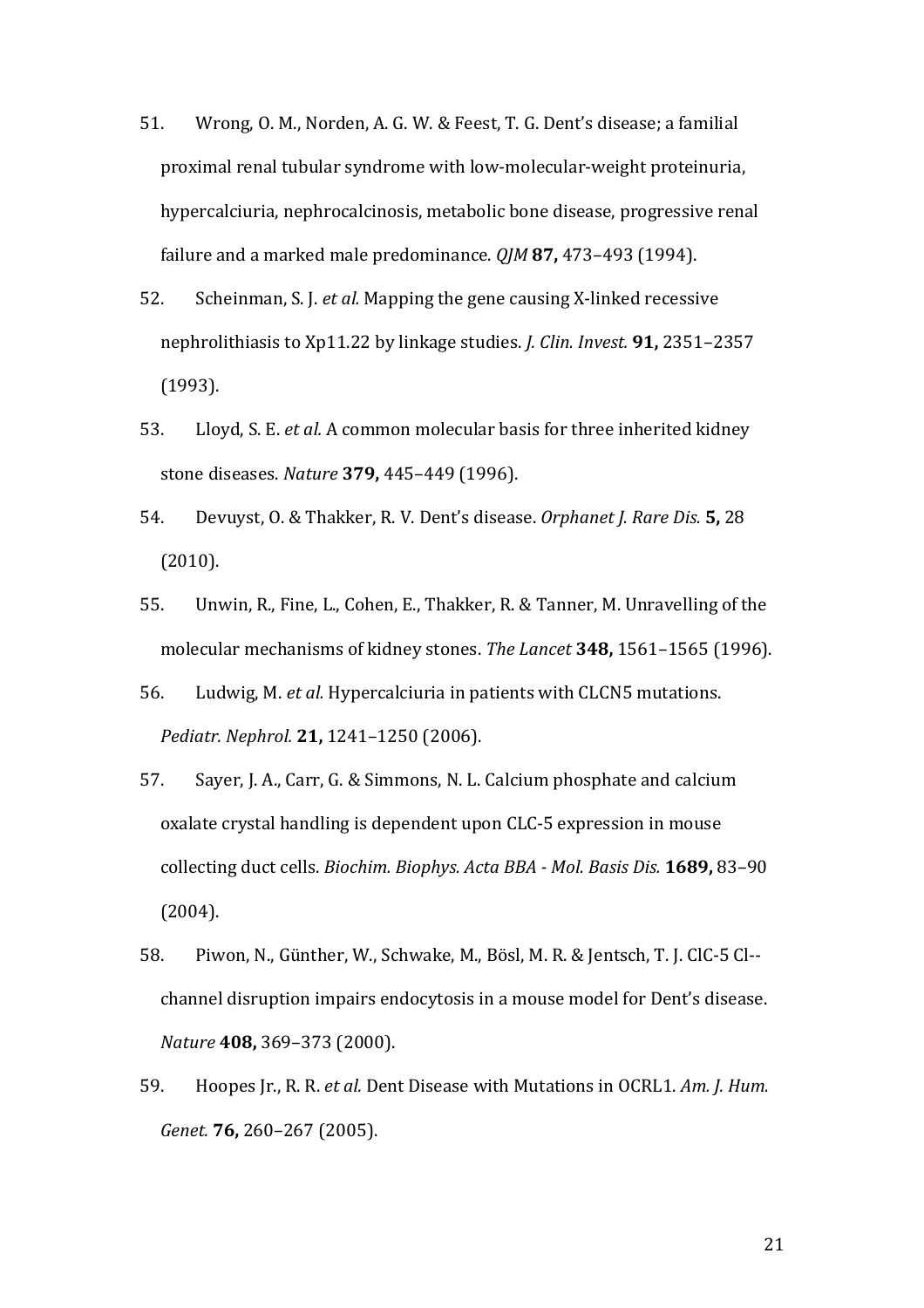- 60. Calonge, M. J. *et al.* Cystinuria caused by mutations in rBAT, a gene involved in the transport of cystine. *Nat. Genet.* **6,** 420–425 (1994).
- 61. Feliubadaló, L. *et al.* Non-type I cystinuria caused by mutations in SLC7A9, encoding a subunit (bo,+AT) of rBAT. *Nat. Genet.* **23,** 52–57 (1999).
- 62. Chillarón, J. *et al.* Pathophysiology and treatment of cystinuria. *Nat. Rev. Nephrol.* **6,** 424–434 (2010).
- 63. Bowden, N. A., Sanders, J. P. M. & Bruins, M. E. Solubility of the Proteinogenic α-Amino Acids in Water, Ethanol, and Ethanol–Water Mixtures.



*J. Chem. Eng. Data* (2018). doi:10.1021/acs.jced.7b00486

# **Figure Legends**

## **Figure 1**

Proximal tubular cell showing the sodium/phosphate cotransporter NaPi-IIa. The scaffolding protein NHERF-1 holds NaPi-IIa to the apical membrane facilitating sodium and phosphate reabsorption. The action of PTH activates